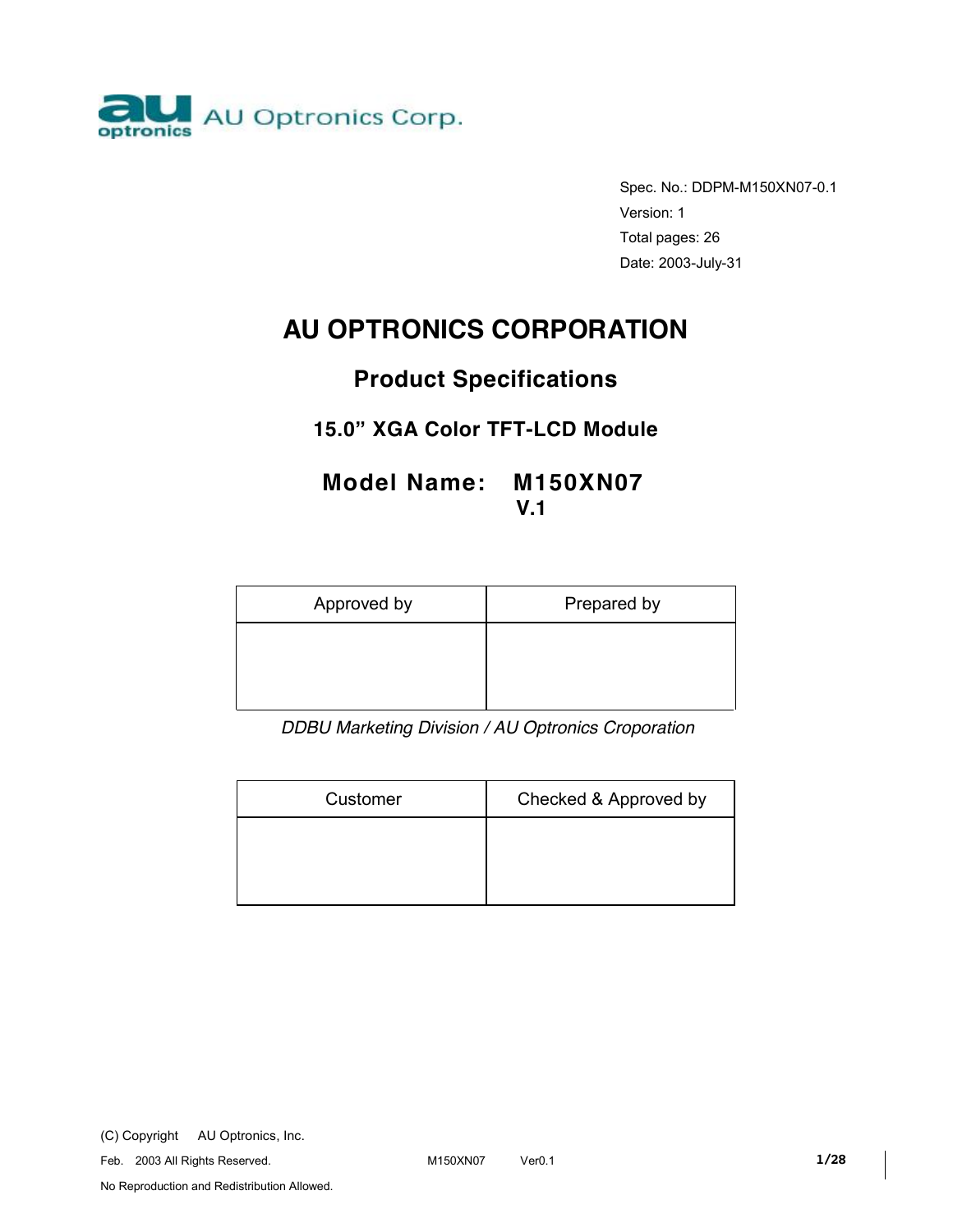

**Product Specifications** 

**15.0" XGA Color TFT-LCD Module Model Name:M150XN07 V.1** 

**(u ) Preliminary Specifications ( ) Final Specifications**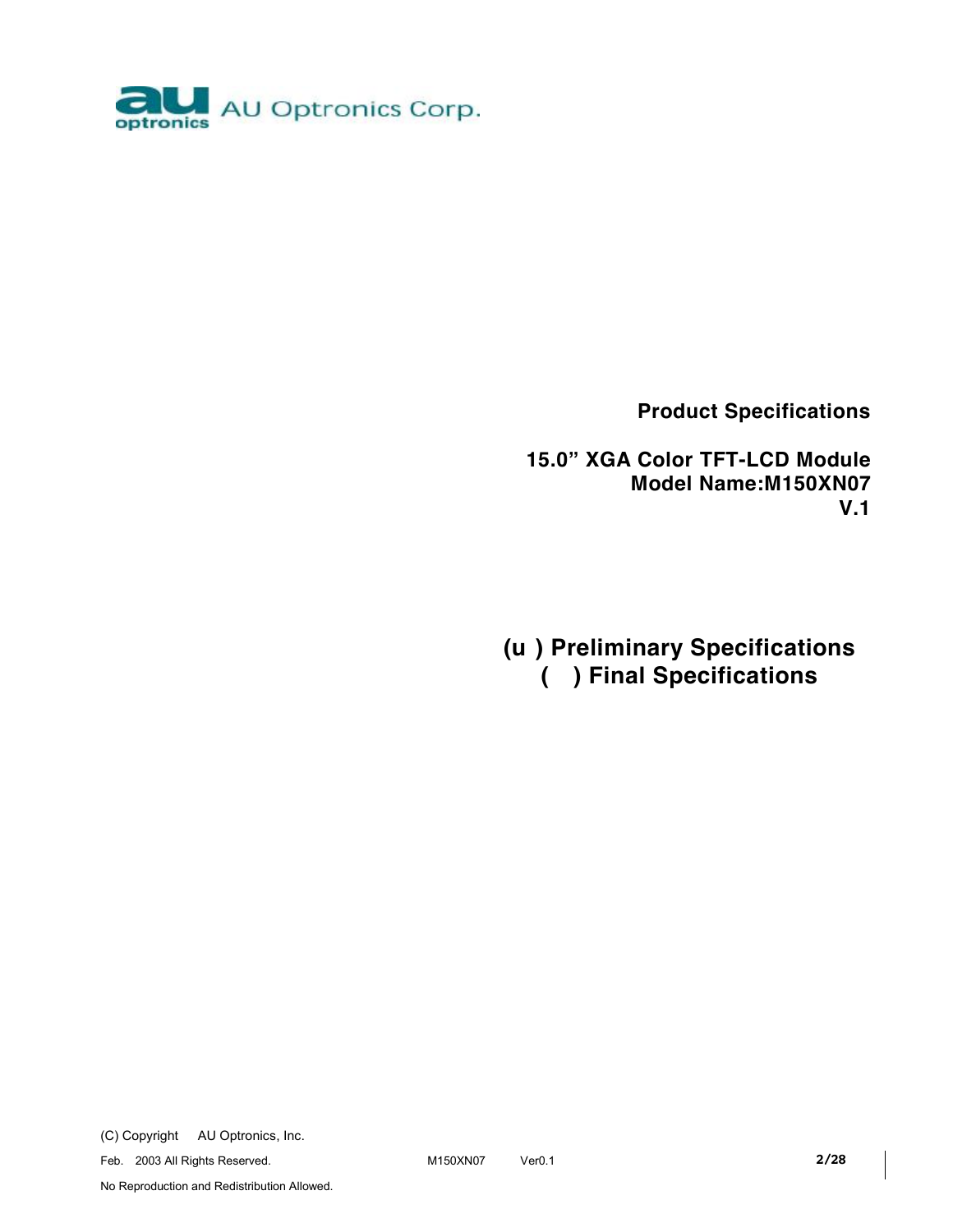# **i Contents**

### **1.0 Handling Precautions**

### **2.0 General Description**

2.1 Display Characteristics 2.2 Functional Block Diagram

### **3.0 Absolute Maximum Ratings**

### **4.0 Optical Characteristics**

4.1 Signal for Lamp connector

4.2 Parameter guideline for CCFL Inverter

#### **5.0 Signal Interface**

5.1 Module Interface Connectors

5.2 Module Connector Pin Configuration

5.3 Backlight Connectors

5.4 Backlight Connector Pin Configuration

5.5 Signal Electrical Characteristics

5.6 Interface Timings Characteristics

5.7 Interface Timing Definition

### **6.0 Pixel format image**

### **7.0 Power Consumption**

### **8.0 Power ON/OFF Sequence**

### **9.0 Backlight Characteristics**

9.1 Signal for Lamp connector

9.2 Parameter guideline for CCFL Inverter

### **10.0Vibration, Shock, and Drop**

10.1 Vibration & Shock 10.1.1 Vibration Test Spec 10.1.2 Shock Test Spec 10.2 Drop

### **11.0 Environment**

11.1 Temperature and Humidity 11.1.1 Operating Conditions 11.1.2 Shipping Conditions 11.2 Atmospheric Pressure 11.3 Thermal Shock

#### **12.0 Reliability**

12.1 Failure criteria 12.2 Failure rate 12.2.1 Usage 12.2.2 Components de-rating 12.3 CCFL life 12.4 ON/OFF cycle

(C) Copyright AU Optronics, Inc.

Feb. 2003 All Rights Reserved. M150XN07 Ver0.1 **3/28**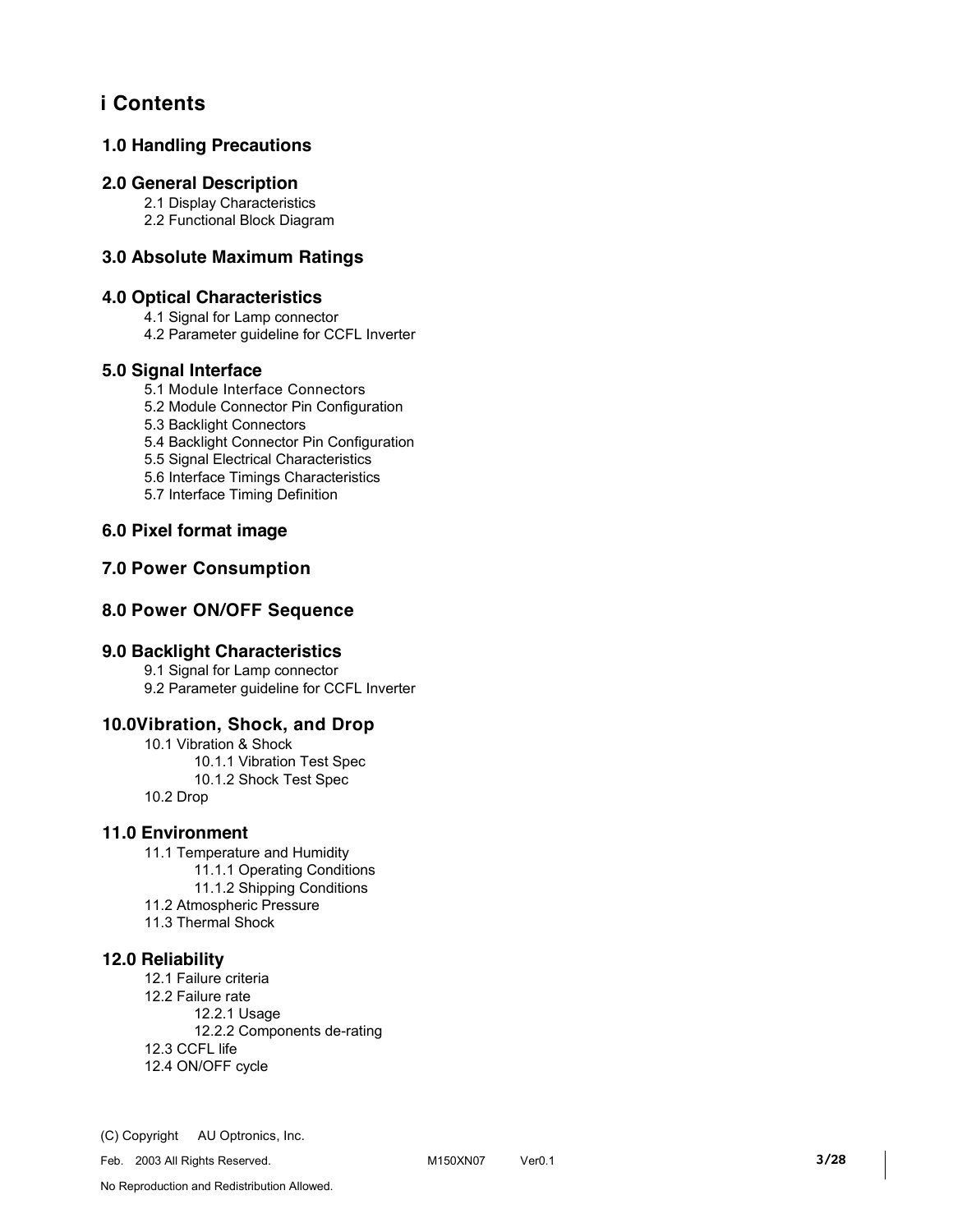### **13.0 Safety**

- 13.1 Sharp edge requirement
- 13.2 Material
	- 13.2.1 Toxicity
		- 13.2.2 Flammability
- 13.3 Capacitors
- 13.4 Hazardous voltage

### **14.0 Other requirements**

- 14.1 Smoke free design
- 14.2 National test lab requirement

### **15.0 Label**

## **16.0 Mechanical Characteristics**

# **ii Record of Revision**

| Version and Date Page |     | Old description                   | New Description | Remark |
|-----------------------|-----|-----------------------------------|-----------------|--------|
| 0.1 2003/06/10        | All | <b>First Edition for Customer</b> | All             |        |
|                       |     |                                   |                 |        |
|                       |     |                                   |                 |        |
|                       |     |                                   |                 |        |
|                       |     |                                   |                 |        |
|                       |     |                                   |                 |        |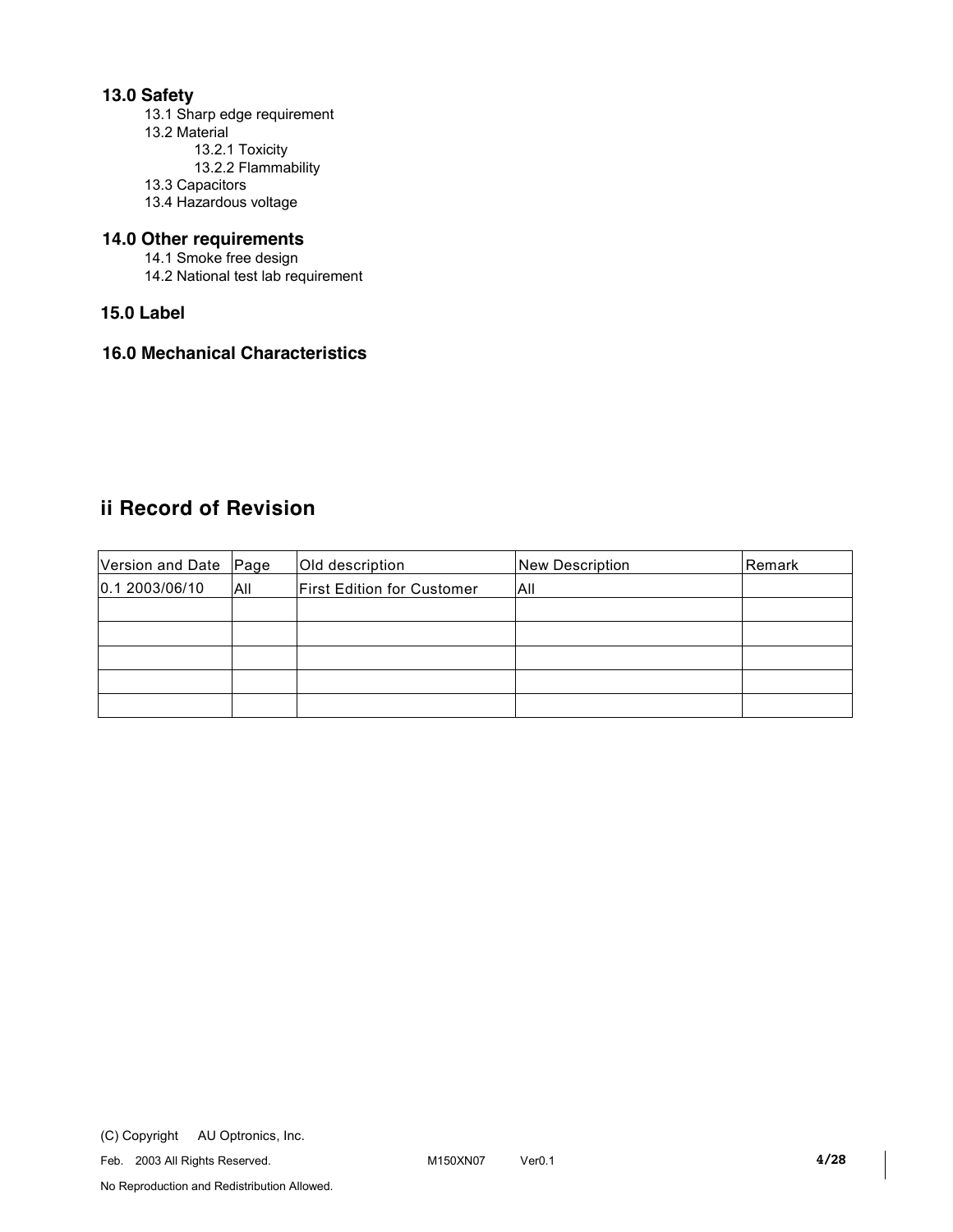# **1.0 Handling Precautions**

- 1) Since front polarizer is easily damaged, pay attention not to scratch it.
- 2) Be sure to turn off power supply when inserting or disconnecting from input connector.
- 3) Wipe off water drop immediately. Long contact with water may cause discoloration or spots.
- 4) When the panel surface is soiled, wipe it with absorbent cotton or other soft cloth.
- 5) Since the panel is made of glass, it may break or crack if dropped or bumped on hard surface.
- 6) Since CMOS LSI is used in this module, take care of static electricity and insure human earth when handling.
- 7) Do not open nor modify the Module Assembly.
- 8) Do not press the reflector sheet at the back of the module to any directions.
- 9) In case if a Module has to be put back into the packing container slot after once it was taken out from the container, do not press the center of the CCFL Reflector edge. Instead, press at the far ends of the CFL Reflector edge softly. Otherwise the TFT Module may be damaged.
- 10) At the insertion or removal of the Signal Interface Connector, be sure not to rotate nor tilt the Interface Connector of the TFT Module.
- 11) After installation of the TFT Module into an enclosure (LCD monitor housing, for example), do not twist nor bend the TFT Module even momentary. At designing the enclosure, it should be taken into consideration that no bending/twisting forces are applied to the TFT Module from outside. Otherwise the TFT Module may be damaged.
- 12) Cold cathode fluorescent lamp in LCD contains a small amount of mercury. Please follow local ordinances or regulations for disposal.
- 13) Small amount of materials having no flammability grade is used in the LCD module. The LCD module should be supplied by power complied with requirements of Limited Power Source (2.11, IEC60950 or UL1950), or be applied exemption.
- 14) The LCD module is designed so that the CFL in it is supplied by Limited Current Circuit (2.4, IEC60950 or UL1950). Do not connect the CFL in Hazardous Voltage Circuit.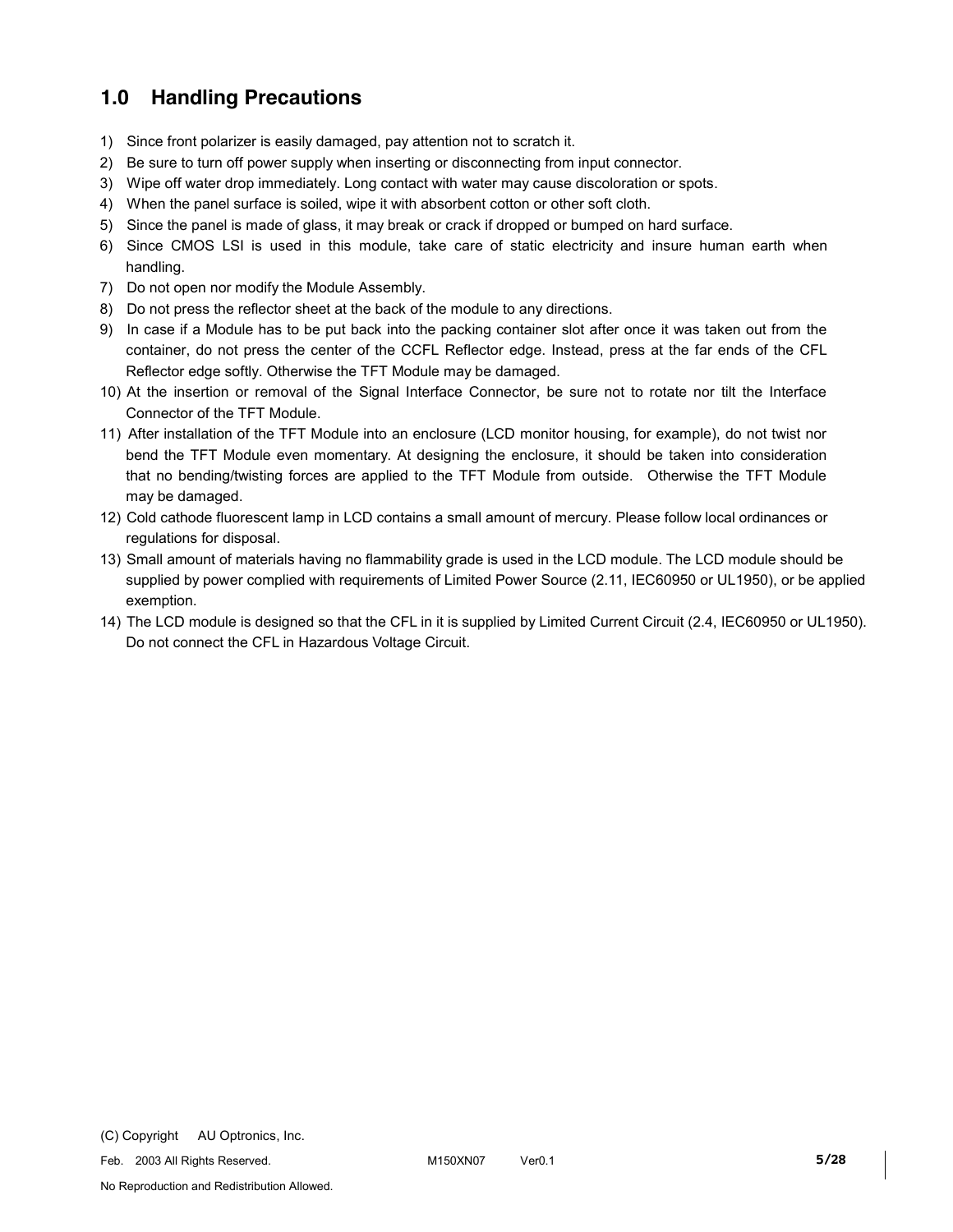# **2.0 General Description**

This specification applies to the 15.0 inch Color TFT-LCD Module M150XN07. The display supports the XGA (1024(H) x 768(V)) screen format and 262,144 colors (RGB 6-bits data). All input signals are 1 Channel LVDS interface compatible. This module does not contain an inverter card for backlight.

### **Features**

-XGA 1024(H) x 768(V) resolution

-2 CCFLs (Cold cathode Fluorescent Lamp)

-High contrast ratio, high aperture ratio

-Wide viewing angle

-High-speed response

-Low power consumption

### **Application**

Desktop monitors

### **2.1 Display Characteristics**

The following items are characteristics summary on the table under 25  $°C$  condition:

| <b>ITEMS</b>                                | Unit                                | <b>SPECIFICATIONS</b>                         |
|---------------------------------------------|-------------------------------------|-----------------------------------------------|
| Screen diagonal                             | lmml                                | 381 (15")                                     |
| Outline dimension                           | [mm]                                | 326.5 x 253.5 x 12.0 typ.                     |
| Display Area                                | [mm]                                | 304.128 (H) x 228.096(38.1cm diagonal)        |
| Resolution                                  |                                     | 1024(R,G,B x 3) x 768                         |
| <b>Pixel Pitch</b>                          | <b>Imml</b>                         | $0.297 \times 0.297$                          |
| <b>Pixel Arrangement</b>                    |                                     | R.G.B. Vertical Stripe                        |
| Display Mode                                |                                     | TN mode, Normally White                       |
| Typical white Luminance.                    | $\lceil$ cd/m <sup>2</sup> $\rceil$ | 250nit (typ) @8mA (note 1)                    |
| <b>Brightness uniformity</b>                |                                     | 80% typ. (note 2)                             |
| Luminance uniformity                        |                                     | 1.7 max.(Note 3)                              |
| Crosstalk (at 60Hz)                         |                                     | 1.2% max. (note 4)                            |
| Contrast Ratio                              |                                     | 400:1 typ.                                    |
| <b>Support Colors</b>                       |                                     | 262,144 colors (6-bit for R,G,B)              |
| Chromaticity(CIE1931)                       |                                     |                                               |
| White-x                                     |                                     | 0.313                                         |
| White-y                                     |                                     | 0.329                                         |
| <b>Color Gamut</b>                          |                                     | 60% typ., of NTSC coverage                    |
| Viewing angle                               |                                     | 60(left),60(right),40(up),60(down)<br>$CR=10$ |
| Response Time                               | [msec]                              | 16 $ms$ typ. $(Tr + Tf)$                      |
| Nominal Input Voltage VDD                   | [Volt]                              | $+3.3 V$                                      |
| Power Consumption<br>(VDD line + CCFL line) | [Watt]                              | 15 (typ.) @8mA (All Black Pattern)            |
| <b>Electrical Interface</b>                 |                                     | LVDS (1 ch)                                   |
| Frame rate                                  | [Hz]                                | 60Hz typ., 75Hz max.                          |
| Weight                                      | [Grams]                             | 1100 typ.                                     |
| Mounting method                             |                                     | Side mounting                                 |
| Surface treatment                           |                                     | Anti-glare, hard coating (3H)                 |
| <b>Temperature Range</b>                    |                                     |                                               |
| Operating                                   | $[^{\circ}C]$                       | 0 to $+50$                                    |
| Storage (Shipping)                          | [°C]                                | $-20$ to $+60$                                |

(C) Copyright AU Optronics, Inc.

Feb. 2003 All Rights Reserved. M150XN07 Ver0.1 **6/28**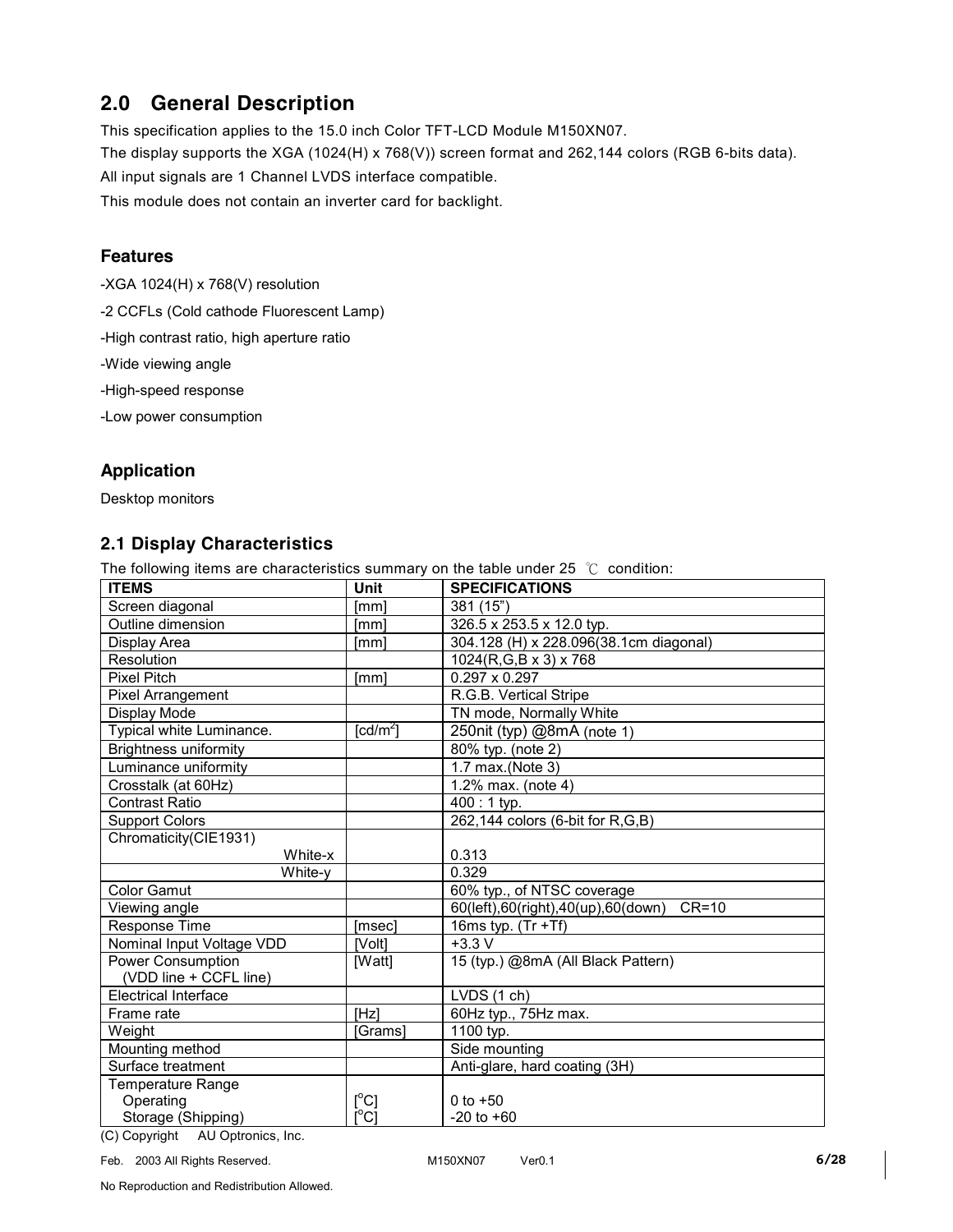

Note 1: Brightness is measured at the center point of brightness value with all pixels displaying white.



Unit: percentage of dimension of display area

Note 2: Brightness uniformity of these 9 points is defined as below:

(Min. brightness / Max. brightness) x 100%

Note 3: TCO '99 Certification Requirements and test methods for environmental labeling of Display Report No. 2 defines Luminance uniformity as below:

((Lmax,+30deg. / Lmin,+30deg.) + (Lmax,-30deg. / Lmin,-30deg.)) / 2

Feb. 2003 All Rights Reserved. M150XN07 Ver0.1 **7/28**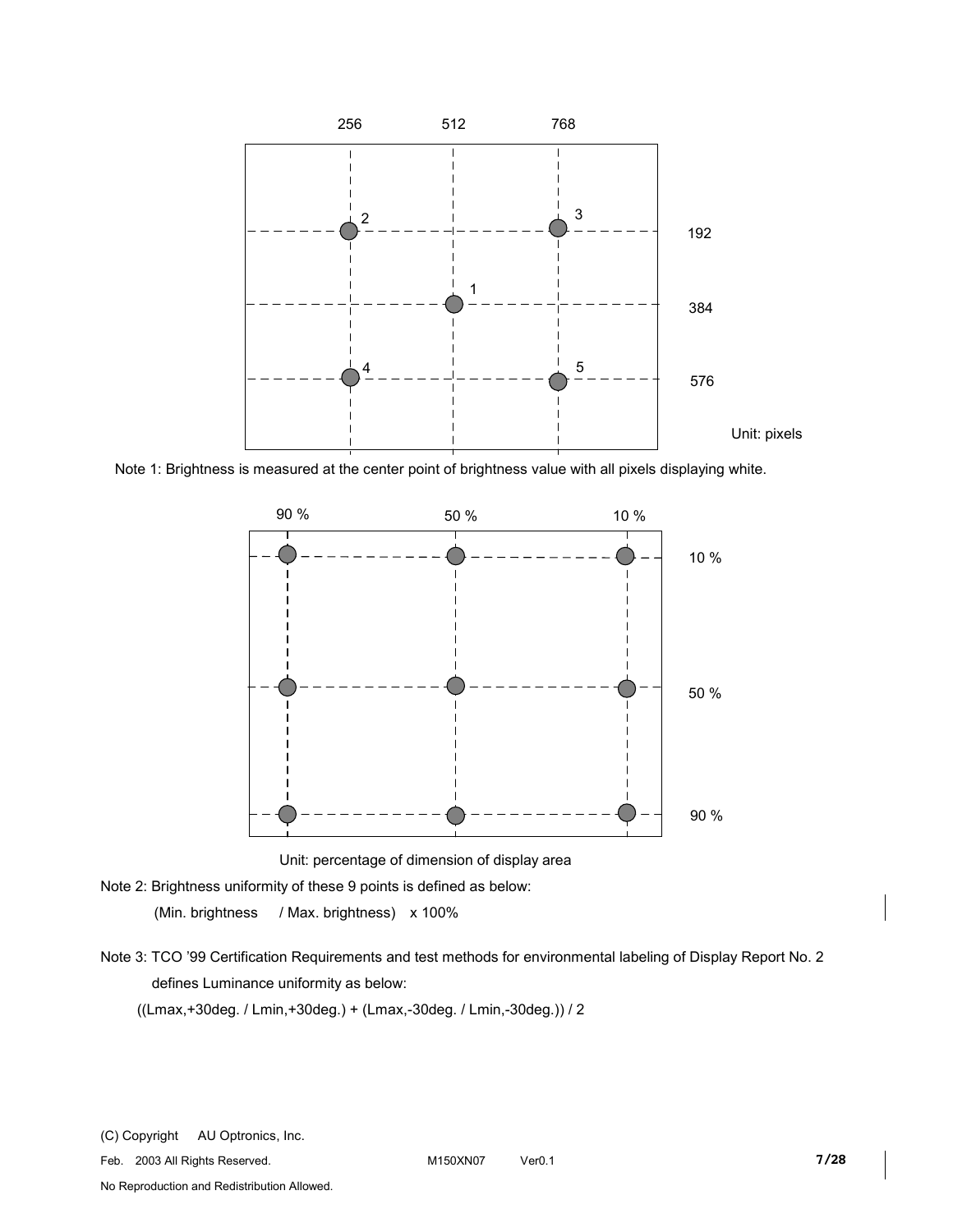TCO 99 certification requirements and test methods:



Effective area: W×H

2) D is the diagonal of the screen in centimeters. And  $m_d$  is as follow.

 $m_d$ (cm)=D×1.5 with a minimum distance:  $m_d$ =50 cm

- 3) The measurement positions shall consist of an active white square of size 4 by 4 cm.
- 4) Measure  $L_{max+30}$  and  $L_{min+30}$  that are given as points L & R. And then rotated to an azimuth angle of -30 degrees and measure  $L_{\text{max}}$ , <sub>30</sub>°and  $L_{\text{min}}$ , <sub>30</sub>°again using the same procedure.
- 5) The variation in luminance ratio is calculated as the ratio:

 $L_R = (( L_{\text{max}'+30}/ L_{\text{min}'+30}) + (L_{\text{max}'+30}/ L_{\text{min}'+30})/2 \leq 1.7$ 



Unit: percentage of dimension of display area

l L<sub>A</sub>-L<sub>A'</sub> l / L<sub>A</sub> x 100%= 1.2% max., L<sub>A</sub> and L<sub>B</sub> are brightness at location A and B

 $l L_B-L_B$ '  $l / L_B$  x 100%= 1.2% max.,  $L_{A'}$  and  $L_{B'}$  are brightness at location A' and B'

Feb. 2003 All Rights Reserved. M150XN07 Ver0.1 **8/28**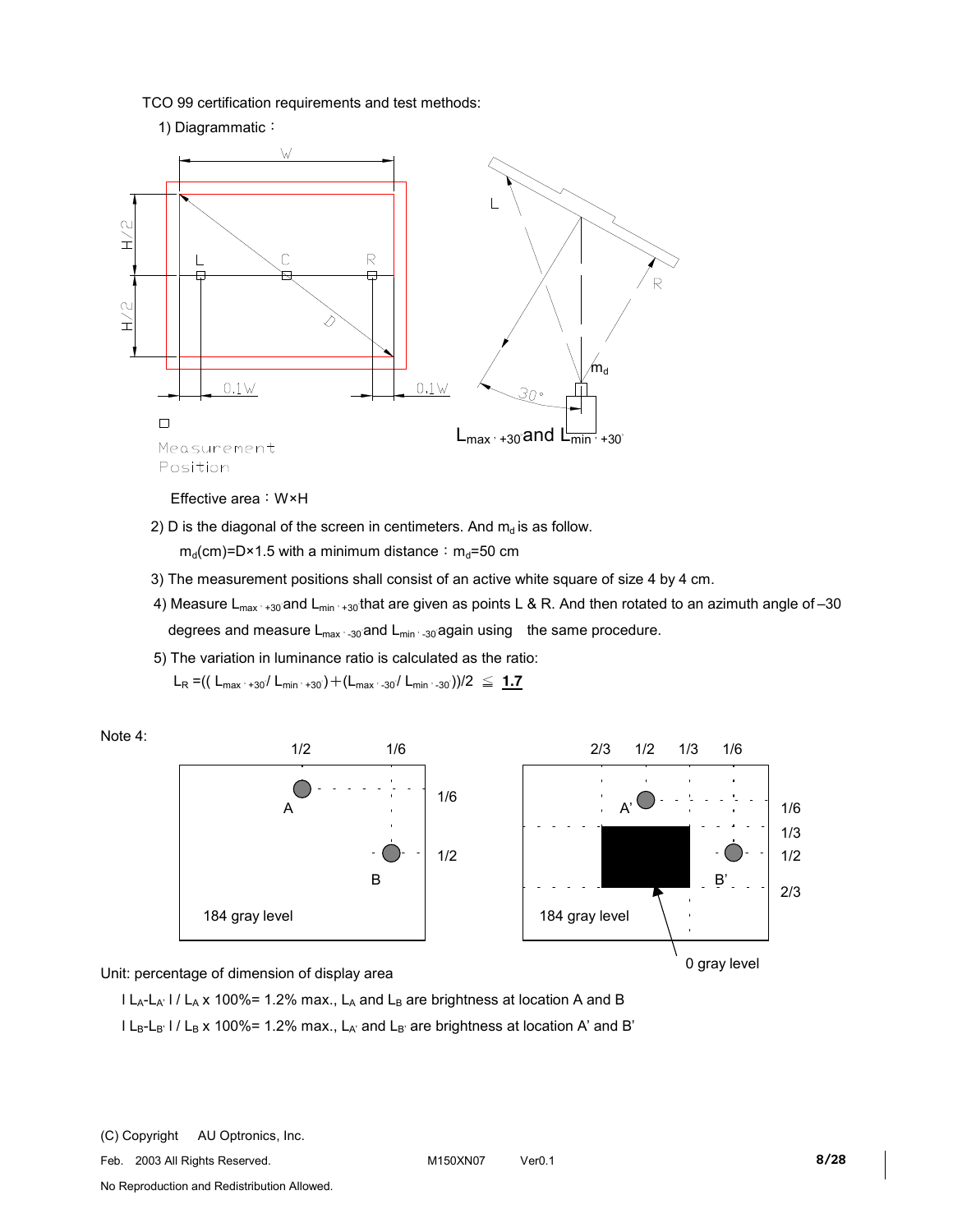### **2.2 Functional Block Diagram**

The following diagram shows the functional block of 15.0 inches Color TFT-LCD Module:



Feb. 2003 All Rights Reserved. M150XN07 Ver0.1 **9/28**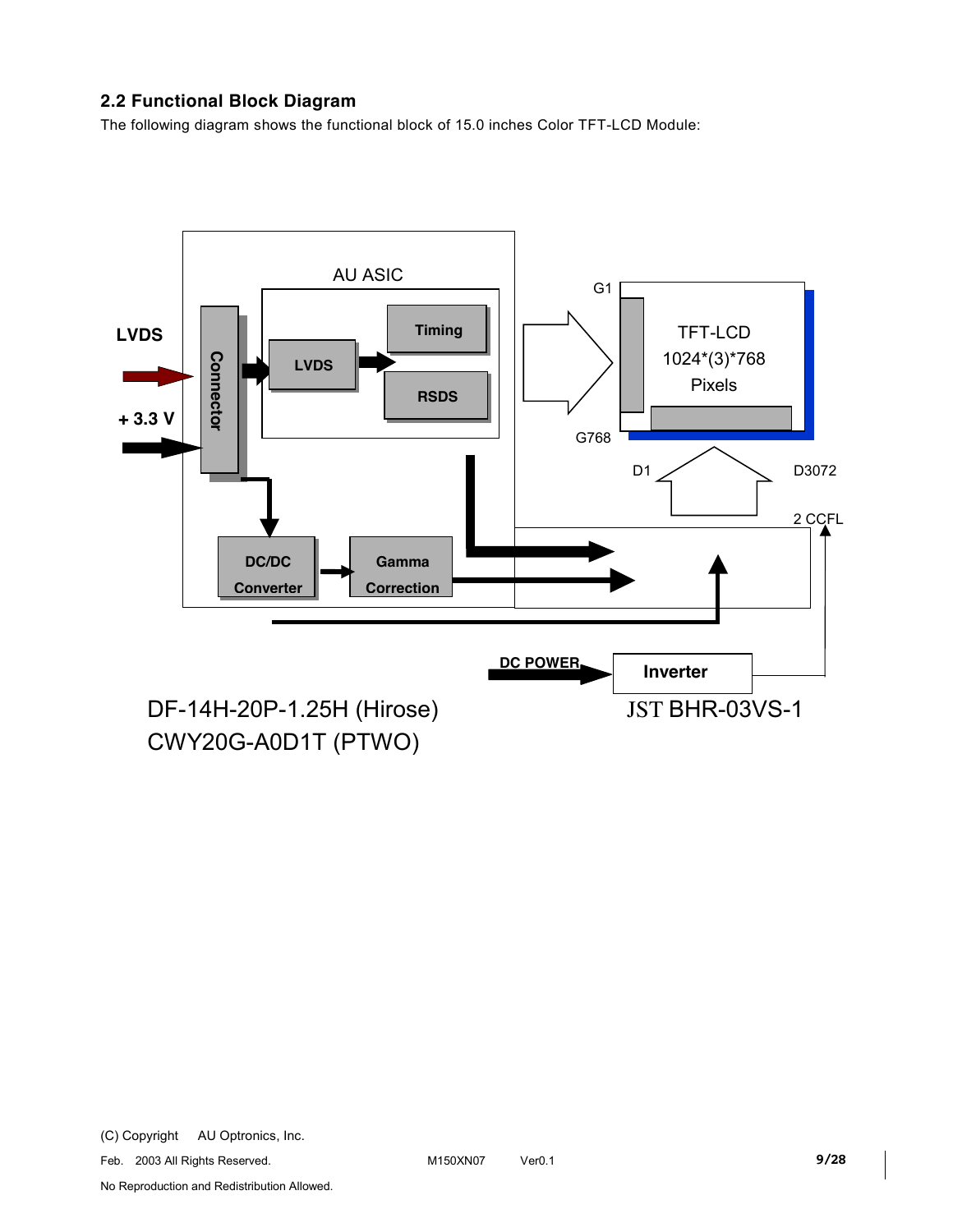# **3.0 Absolute Maximum Ratings**

Absolute maximum ratings of the module is as following:

| <b>Item</b>                  | <b>Symbol</b> | Min   | Max            | Unit              | <b>Conditions</b> |
|------------------------------|---------------|-------|----------------|-------------------|-------------------|
| Logic/LCD Drive Voltage      | VDD           | 0.3   | $+3.6$         | [Volt]            |                   |
| Input Voltage of Signal      | Vin           | 0.3   | $VDD+0.3$      | <b>IVolt1</b>     |                   |
| <b>CCFL Current</b>          | <b>ICFL</b>   | 3.0   | 8.5            | [mA] rms          | Note 1            |
| <b>Operating Temperature</b> | <b>TOP</b>    | O     | $+50$          | C <sup>o</sup>    | Note 2            |
| <b>Operating Humidity</b>    | <b>HOP</b>    | 20    | 85             | I%RH1             | Note 2            |
| Storage Temperature          | TST           | $-20$ | $+60$          | l <sub>o</sub> Cl | Note 2            |
| <b>Storage Humidity</b>      | <b>HST</b>    | 5     | 95             | [%RH]             | Note 2            |
| Vibration                    |               |       | $1.5/10 - 200$ | IG / Hzl          |                   |
| Shock                        |               |       | 50/20          | [G/ms]            | Half sine wave    |
| Assured Torque at Side Mount |               |       | 2.0            | [kgf.cm]          |                   |
| Re-screw                     |               |       | 3              | Timesl            |                   |

**Note 1: CCFL life time will drop dramatically if exceeding 8.0 mA; It will have safety concern if exceeding 8.5 mA.** 

**Note 2: Maximum Wet-Bulb should be 39**℃ **and No condensation.**

### **Wet bulb temperature chart**

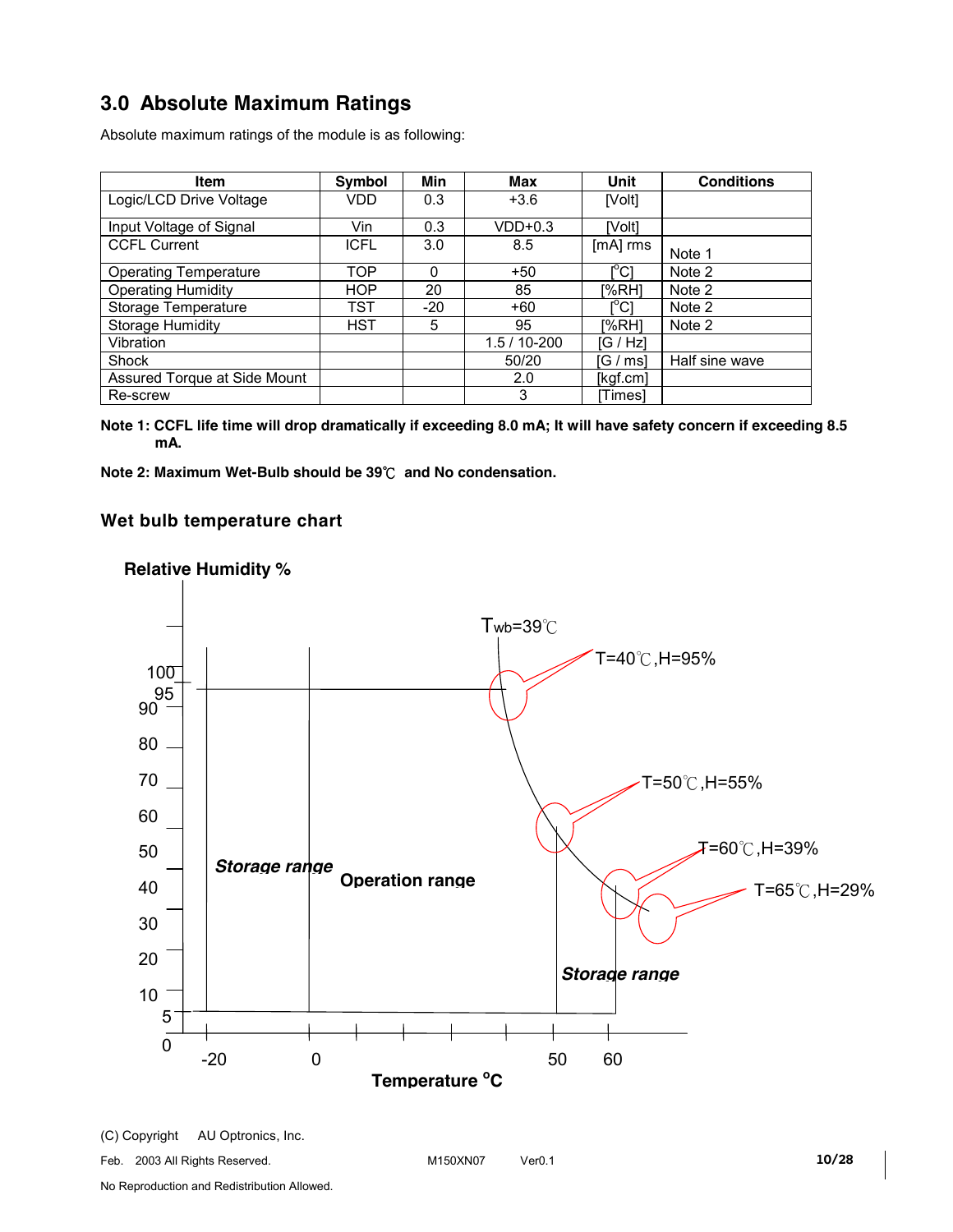# **4.0 Optical Characteristics**

The optical characteristics are measured under stable conditions at 25℃ (Room Temperature):

| Item                          | Unit                   | <b>Conditions</b>                    | Min.                     | Typ.           | Max.  |
|-------------------------------|------------------------|--------------------------------------|--------------------------|----------------|-------|
|                               |                        | Horizontal<br>(Right)                | 50                       | 60             |       |
|                               | [degree]               | $CR = 10$<br>(Left)                  | 50                       | 60             |       |
| <b>Viewing Angle</b>          | [degree]               | Horizontal<br>(Right)                | 60                       | 75             |       |
|                               |                        |                                      |                          |                |       |
|                               |                        | $CR = 5$<br>(Left)                   | 60                       | 75             |       |
|                               |                        | Vertical<br>(Upper)                  | 30                       | 40             |       |
| <b>CR: Contrast Ratio</b>     | [degree]               | $CR = 10$<br>(Lower)                 | 50                       | 60             |       |
|                               | [degree]               | Vertical<br>(Upper)                  | 60                       | 70             |       |
|                               |                        | $CR = 5$<br>(Lower)                  | 65                       | 75             |       |
| Contrast ratio                |                        | Normal Direction                     | 300                      | 400            |       |
| Response Time(Note 1)         | [msec]                 | Raising Time Ton<br>(10%-90%)        | $\overline{\phantom{0}}$ | $\overline{4}$ | 6     |
|                               | [msec]                 | Falling Time Toff<br>$(90\% - 10\%)$ |                          | 12             | 17    |
|                               | [msec]                 | Raising + Falling                    |                          | 16             | 23    |
| Color / Chromaticity          |                        | Red x                                | 0.587                    | 0.617          | 0.647 |
| Coordinates (CIE)             |                        | Red y                                | 0.317                    | 0.347          | 0.377 |
|                               |                        | Green x                              | 0.260                    | 0.290          | 0.320 |
|                               |                        | Green y                              | 0.563                    | 0.593          | 0.623 |
|                               |                        | Blue x                               | 0.118                    | 0.148          | 0.178 |
|                               |                        | Blue y                               | 0.070                    | 0.100          | 0.130 |
| Color Coordinates (CIE) White |                        | White x                              | 0.283                    | 0.313          | 0.343 |
|                               |                        | White y                              | 0.299                    | 0.329          | 0.359 |
| <b>Brightness Uniformity</b>  | [%]                    |                                      | 75                       | 80             |       |
| White Luminance at CCFL 8.0mA | $\lceil cd/m^2 \rceil$ |                                      | 200                      | 250            |       |
| White Luminance at CCFL 6.5mA |                        |                                      | 170                      | 200            |       |
| Crosstalk (in 60Hz)           | [%]                    |                                      |                          |                | 1.2   |

Note 1: Definition of Response time:

The output signals of photodetector are measured when the input signals are changed from " Black" to " White" (falling time), and from "White" to " Black" (rising time), respectively. The response time interval between the 10% and 90% of amplitudes. Refer to figure as below.



Feb. 2003 All Rights Reserved. M150XN07 Ver0.1 **11/28**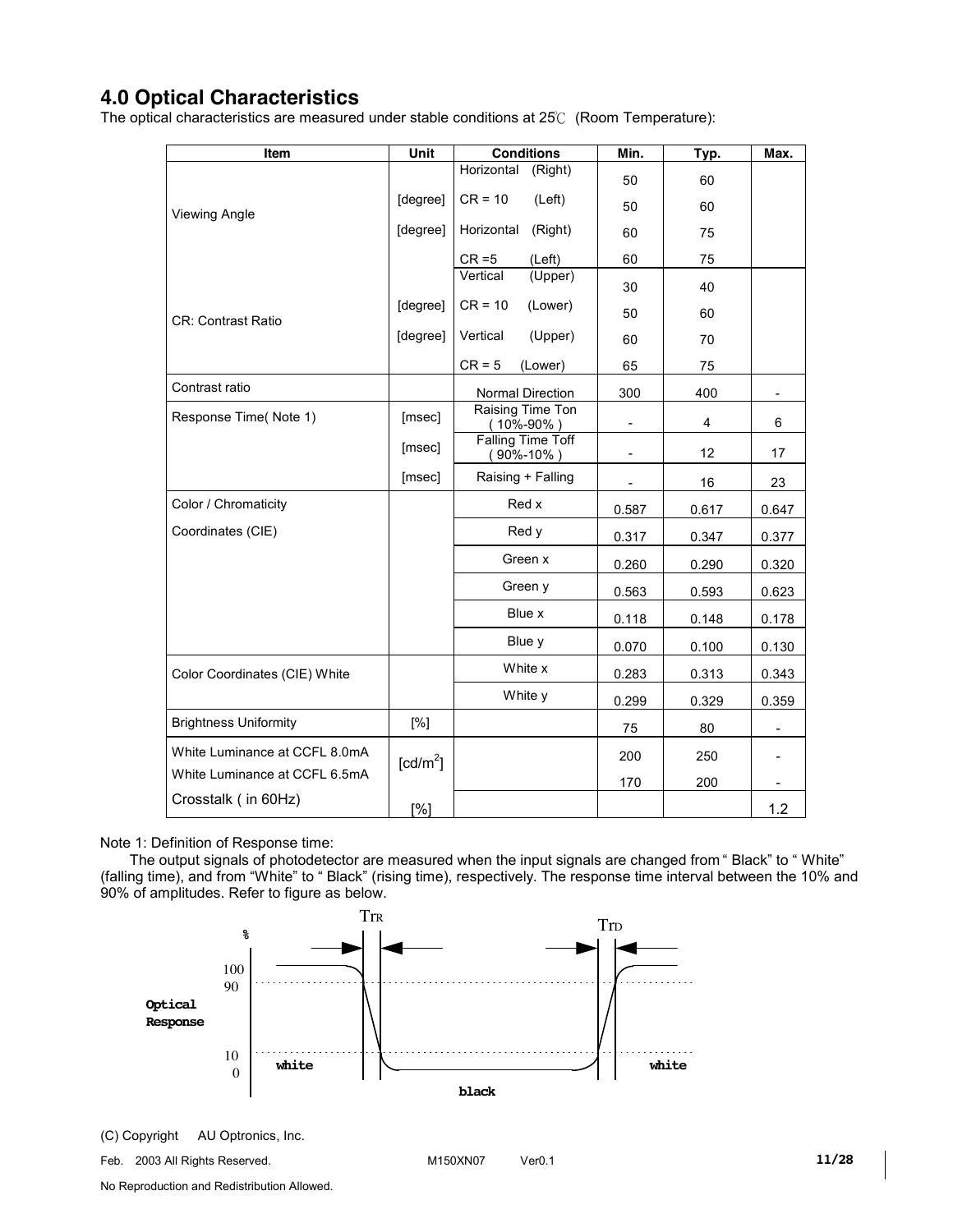# **5.0 Signal Interface**

### **5.1 Module Interface Connectors**

Physical interface is described as for the connector on module.

These connectors are capable of accommodating the following signals and will be following components

| <b>Connector Name</b> | Interface Connector                              |
|-----------------------|--------------------------------------------------|
| <b>Manufacturer</b>   | Hirose, PTWO or compatible                       |
| Type / Part Number    | DF-14H-20P-1.25H (Hirose)<br>CWY20G-A0D1T (PTWO) |

### **5.2 Module Connector Pin Configuration**

|                | DF-14H-20P-1.25H (Hirose) or CWY20G-A0D1T (PTWO) |                                                    |  |  |  |
|----------------|--------------------------------------------------|----------------------------------------------------|--|--|--|
| Pin No.        | Symbol                                           | <b>Description</b>                                 |  |  |  |
| 1              | <b>VDD</b>                                       | Power Supply, 3.3V (typical)                       |  |  |  |
| $\overline{2}$ | VDD                                              | Power Supply, 3.3V (typical)                       |  |  |  |
| 3              | <b>VSS</b>                                       | Ground                                             |  |  |  |
| 4              | <b>VSS</b>                                       | Ground                                             |  |  |  |
| 5              | Rin0-                                            | - LVDS differential data input (R0-R5, G0)         |  |  |  |
| 6              | $Rin0+$                                          | + LVDS differential data input (R0-R5, G0)         |  |  |  |
| 7              | <b>VSS</b>                                       | Ground                                             |  |  |  |
| 8              | Rin1-                                            | - LVDS differential data input (G1-G5, B0-B1)      |  |  |  |
| 9              | $Rin1+$                                          | + LVDS differential data input (G1-G5, B0-B1)      |  |  |  |
| 10             | <b>VSS</b>                                       | Ground                                             |  |  |  |
| 11             | Rin2-                                            | - LVDS differential data input (B2-B5, HS, VS, DE) |  |  |  |
| 12             | Rin2+                                            | + LVDS differential data input (B2-B5, HS, VS, DE) |  |  |  |
| 13             | <b>VSS</b>                                       | Ground                                             |  |  |  |
| 14             | CIkIN-                                           | - LVDS differential clock input                    |  |  |  |
| 15             | CIkIN+                                           | + LVDS differential clock input                    |  |  |  |
| 16             | <b>VSS</b>                                       | Ground                                             |  |  |  |
| 17             | Rin3-                                            | <b>NC</b>                                          |  |  |  |
| 18             | Rin3+                                            | <b>NC</b>                                          |  |  |  |
| 19             | <b>VSS</b>                                       | Ground                                             |  |  |  |
| 20             | <b>NC</b>                                        | Please *floating* and don't connect to ground.     |  |  |  |

Feb. 2003 All Rights Reserved. M150XN07 Ver0.1 **12/28**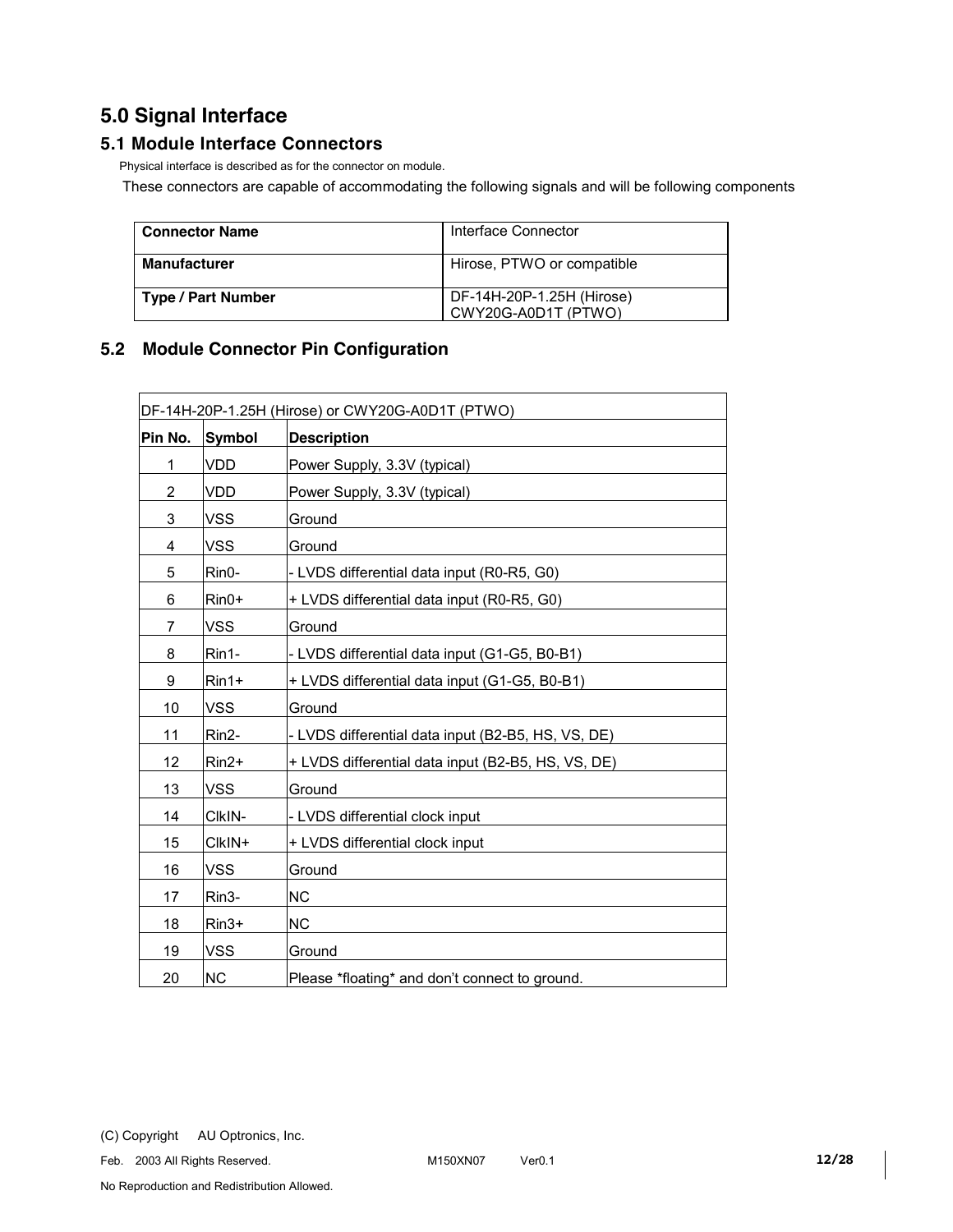### **5.3 Backlight Connectors**

| <b>Connector Name / Designation</b> | For Lamp Connector  |
|-------------------------------------|---------------------|
| <b>Manufacturer</b>                 | JST or compatible   |
| <b>Type / Part Number</b>           | <b>BHR-03VS-1</b>   |
| <b>Mating Type / Part Number</b>    | SM02(8.0)B-BHS-1-TB |

### **5.4 Backlight Connector Pin Configuration**

| <b>Pin</b> | Symbol    | <b>Description</b> |
|------------|-----------|--------------------|
|            | lΗV       | Lamp High Voltage  |
| 12         | <b>NC</b> | No connection      |
| 3          |           | Ground             |

Cable length: 140 +- 5 mm

Connector-output position: right side (front view)

Lamp assy design shall be easy for replacement and repair.

### **5.5 Signal Electrical Characteristics**

Each signal characteristics are as follows;

| <b>Item</b>                    | Symbol | Min                      | Typ    | Max    | Unit |
|--------------------------------|--------|--------------------------|--------|--------|------|
| <b>LCD Drive</b><br>voltage    | VDD.   | $+3.0$                   | $+3.3$ | $+3.6$ | [V]  |
| "High" input signal<br>voltage | Vih    | 2.0                      |        |        | [V]  |
| "Low" input signal<br>voltage  | Vil    | $\overline{\phantom{a}}$ |        | 0.8    | [V]  |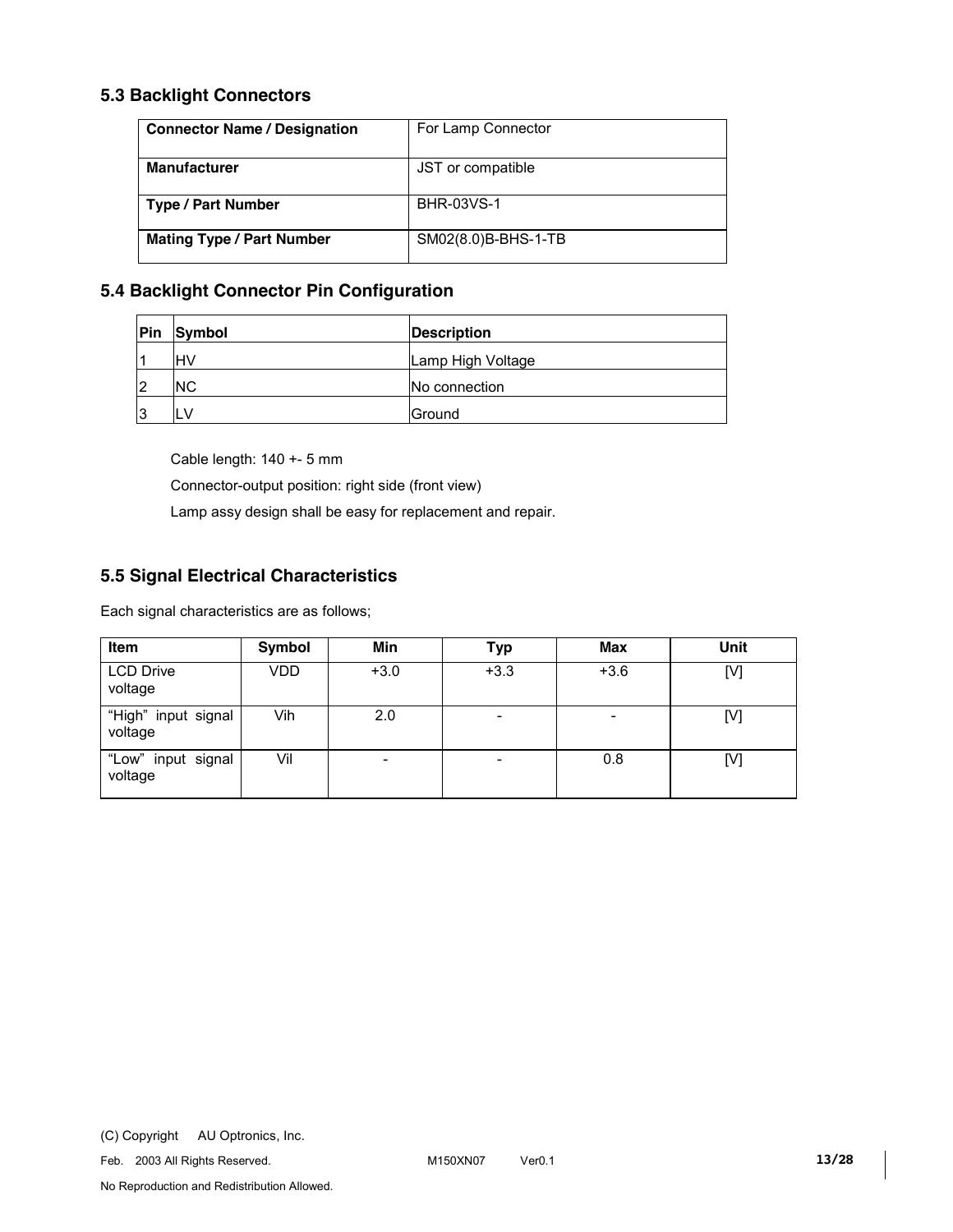### **6bits input data format**

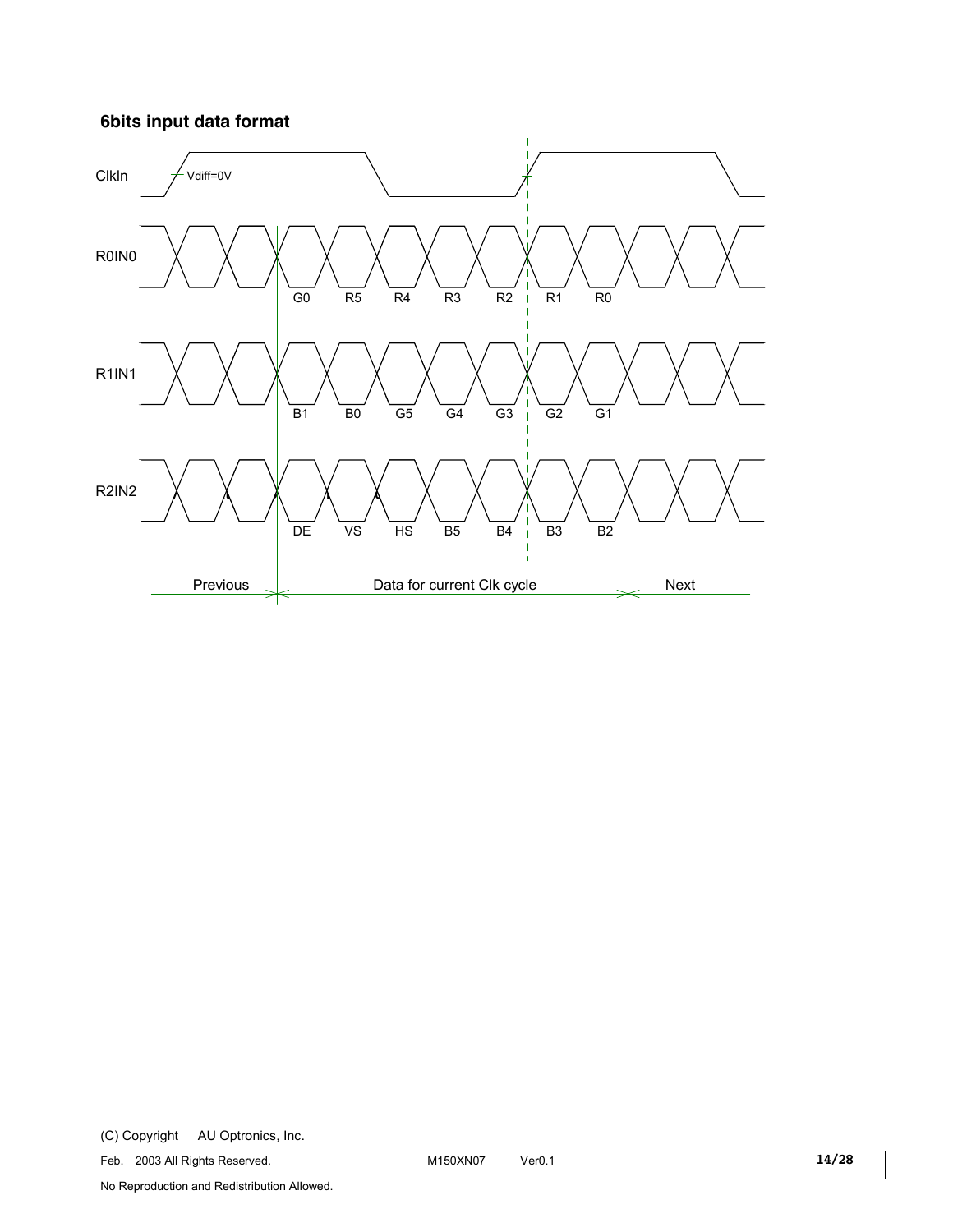### **5.6 Signal Electrical Characteristics**

Input signals shall be low or Hi-Z state when Vin is off It is recommended to refer to the specifications of SN75LVDS82DGG (Texas Instruments) in detail.

Each signal characteristics are as follows:

| <b>Parameter</b> | <b>Condition</b>                             | Min    | <b>Max</b> | Unit |
|------------------|----------------------------------------------|--------|------------|------|
| Vth              | Differential InputHigh<br>Voltage(Vcm=+1.2V) |        | 100        | [mV] |
| Vtl              | Differential Input Low<br>Voltage(Vcm=+1.2V) | $-100$ |            | [mV] |

### **5.7 Interface Timings**

Basically, interface timings described here is not actual input timing of LCD module but output timing of SN75LVDS82DGG (Texas Instruments) or equivalent.

### **5.7.1 Timing Characteristics**

| <b>Signal</b>       | <b>Parameter</b>    | Symbol | <b>MIN</b> | <b>TYP</b> | <b>MAX</b> | Unit        |
|---------------------|---------------------|--------|------------|------------|------------|-------------|
| <b>Clock Timing</b> | Clock frequency     | clk    | 50         | 65         | 81         | <b>MHz</b>  |
| <b>Hsync Timing</b> | Horizontal active   | Thd    | 1024       | 1024       | 1024       | <b>Tclk</b> |
|                     | Horizontal blanking | Thbl   | 40         | 320        | 400        | Tclk        |
|                     | Horizontal period   | Th     | 1064       | 1344       | 1424       | Tck         |
| Vsync Timing        | Vertical active     | Tvd    | 768        | 768        | 768        | Th          |
|                     | Vertical blanking   | Tvbl   |            | 38         | 75         | Th          |
|                     | Vertical period     | Tv     | 776        | 806        | 843        | Th          |

**Note:** Typical value refer to VESA STANDARD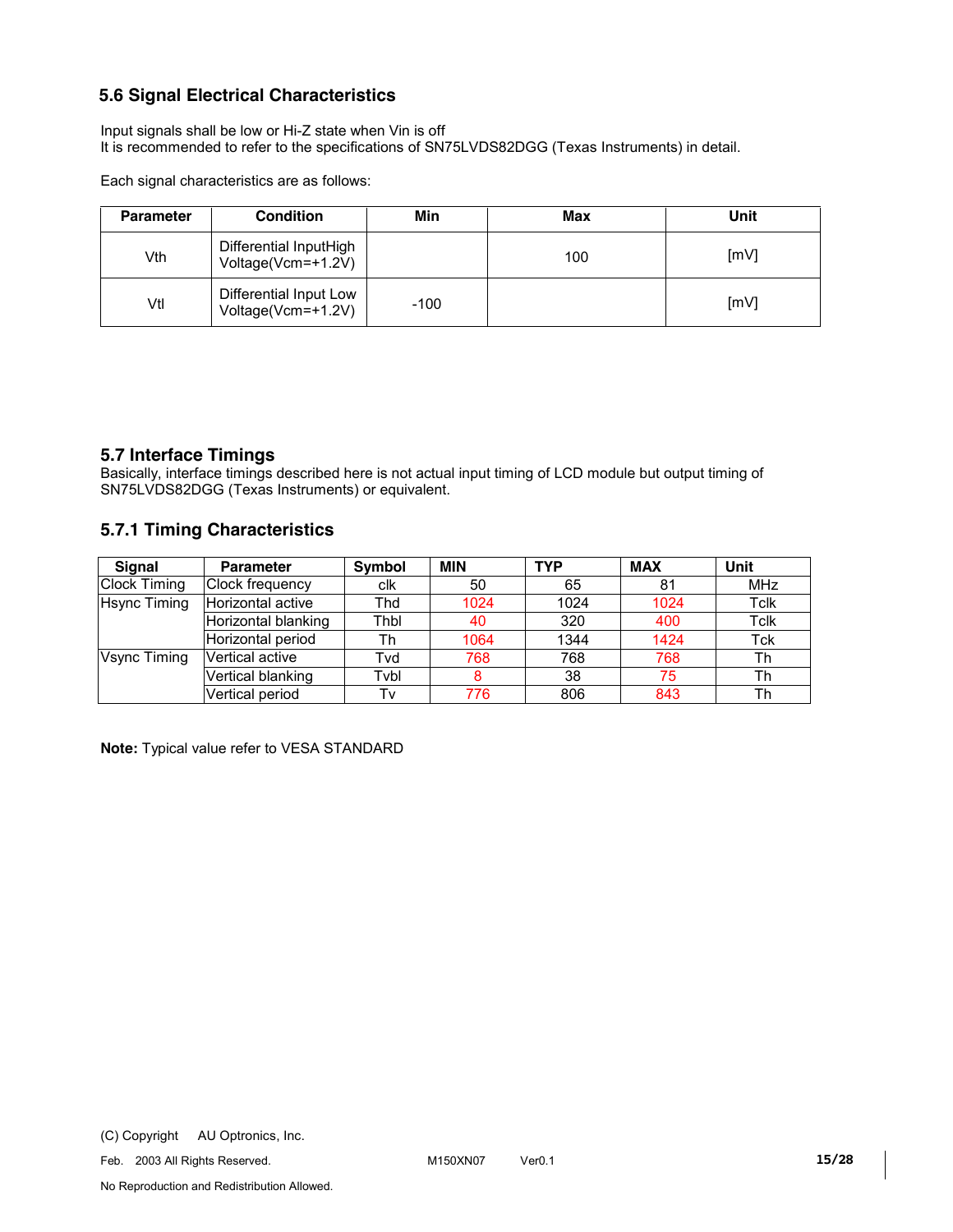



(C) Copyright AU Optronics, Inc.

Feb. 2003 All Rights Reserved. M150XN07 Ver0.1 **16/28**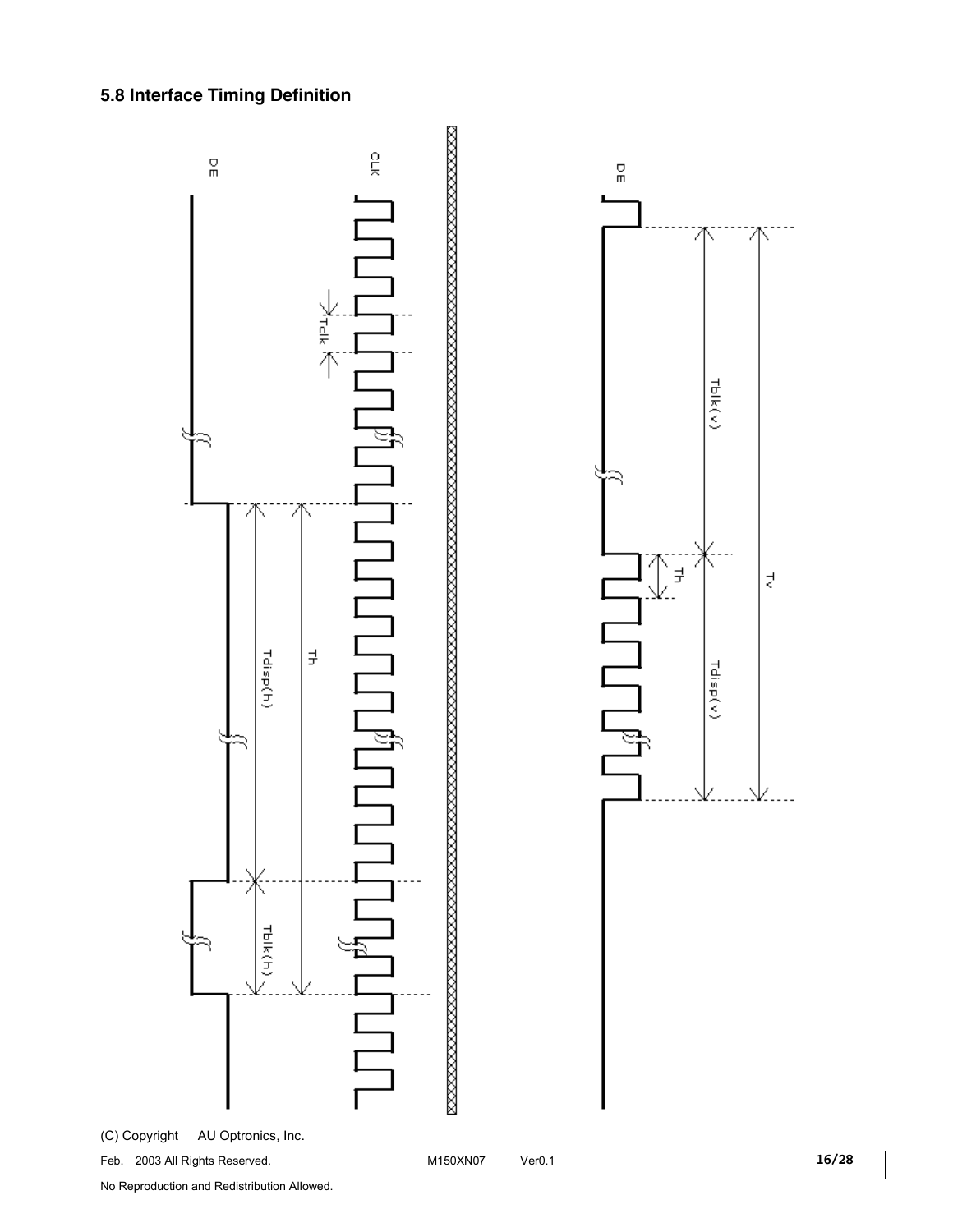# **6.0 Pixel format image**

Following figure shows the relationship of the input signals and LCD pixel format.

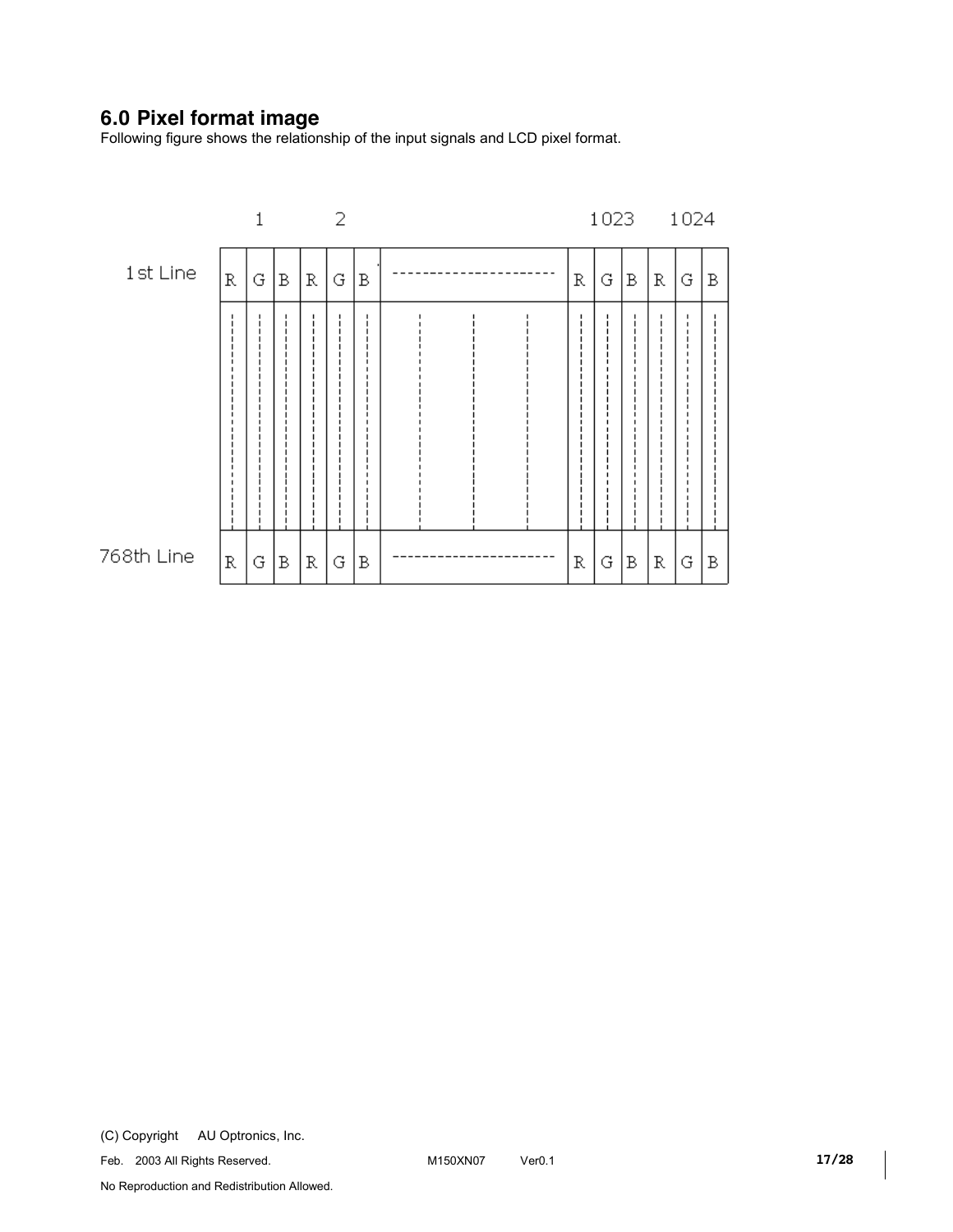# **7.0 Power Consumption**

Input power specifications are as follows;

| Symbol       | <b>Parameter</b>                              | Min | <b>Typ</b> | <b>Max</b> | <b>Units</b> | Condition                   |
|--------------|-----------------------------------------------|-----|------------|------------|--------------|-----------------------------|
| <b>VDD</b>   | <b>LCD Drive Voltage</b>                      | 3.0 | 3.3        | 3.6        | [V]          |                             |
| <b>IDD</b>   | <b>LCD Drive Current</b>                      | TBD | TBD        | TBD        | [MA]         | VDD=3.3v, All Black Pattern |
| <b>PDD</b>   | LCD Drive power<br>consumption                | TBD | TBD        | <b>TBD</b> | [Watt]       | VDD=3.3v, All Black Pattern |
| <b>VDDns</b> | Allowable<br>LCD Drive Ripple<br><b>Noise</b> |     |            | 100        | [mV]<br>p-p  |                             |

# **8.0 Power ON/OFF Sequence**

VDD power and lamp on/off sequence is as follows. Interface signals are also shown in the chart.

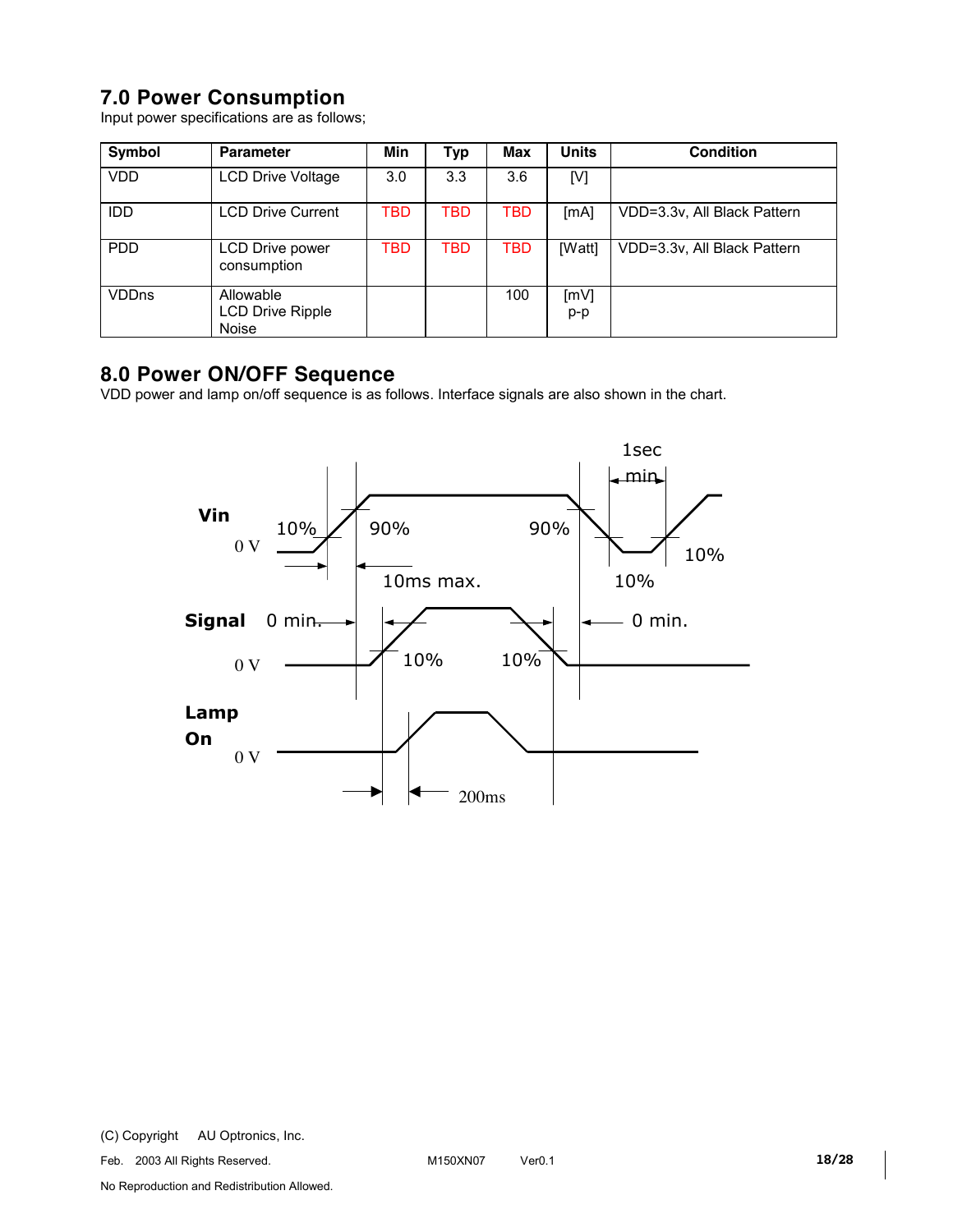# 9.0 **Backlight Characteristics**

## **9.1 Signal for Lamp connector**

| Pin # | signal Name       |
|-------|-------------------|
|       | Lamp High Voltage |
|       | No connection     |
| З     | Ground            |

### **9.2 Parameter guide line for CCFL Inverter**

| Symble                                          | <b>Parameter</b>                                        | Min  | <b>Typ</b> | Max  | <b>Units</b>  | <b>Condition</b>                  |
|-------------------------------------------------|---------------------------------------------------------|------|------------|------|---------------|-----------------------------------|
| <b>IRCFL</b>                                    | CCFL operation range                                    | 2.5  | 8.0        | 8.5  | [mA]<br>rms   | $(Ta=25^{\circ}C)$<br>Note 4      |
| <b>ICFL</b>                                     | CCFL Inrush current                                     |      |            | 20   | [mA]          |                                   |
| <b>FCFL</b>                                     | <b>CCFL Frequency</b>                                   | 40   | 55         | 80   | [KHz]         | $(Ta=25^{\circ}C)$<br>Note 1      |
| <b>VICFL</b><br>$(25^{\circ}$ C)<br>(reference) | <b>CCFL Ignition Voltage</b>                            | 1000 |            |      | [Volt]<br>rms | $25^{\circ}$ C)<br>(Ta=<br>Note 3 |
| <b>VICFL</b><br>$(0^{\circ}C)$<br>(reference)   | <b>CCFL Ignition Voltage</b>                            | 1300 |            |      | [Volt]<br>rms | $(Ta = 0^{\circ}C)$<br>Note 3     |
| VCFL                                            | <b>CCFL Discharge Voltage</b><br>(Reference)            |      | 590        | 650  | [Volt]<br>rms | $(Ta=25^{\circ}$ C)<br>Note 2     |
| <b>PCFL</b>                                     | CCFL Power consumption<br>@ 8mA (excluding<br>inverter) |      | 9.4        | 10.4 | [Watt]        | (Ta=25 $\mathcal{C}$ )<br>Note 2  |

Note 1: CCFL Frequency should be carefully determined to avoid interference between inverter and TFT LCD Note 2: Calculator value for reference (IRCFL×VCFLx2=PCFL)

Note 3: CCFL inverter should be able to give out a power that has a generating capacity of over 1300 voltage. Lamp units need 1300 voltage minimum for ignition

Note 4: CCFL life time 30,000hr at 8mA,it's defined as when the brightness is reduced by half.

It's recommended not to exceed 8.0 mA for CCFL life time concern and it's prohibited to exceed 8.5 mA for safety concern.

Feb. 2003 All Rights Reserved. M150XN07 Ver0.1 **19/28**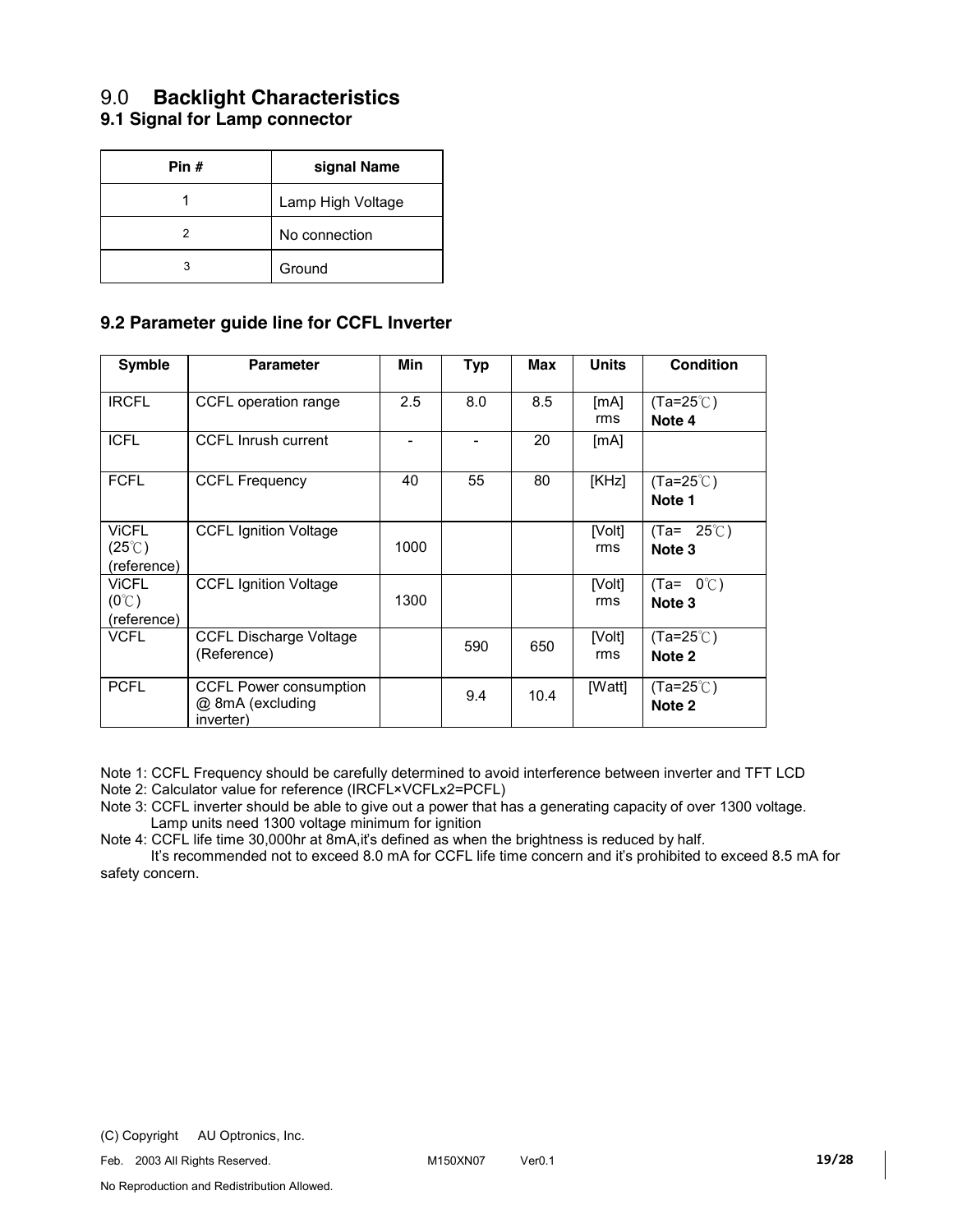# **10.0 Vibration,Shock,and Drop**

### **10.1 Vibration & Shock**

The module shall work error free after following vibration and shock condition. Likewise the module shall not sustain any damage after vibration and shock test.

### **10.1.1 Vibration Test Spec:**

Frequency:10 - 200Hz

Sweep: 30 Minutes each Axis (X, Y, Z)

Acceleration: 1.5G(10~200Hz P- P)

Test method:

| <b>Acceleration (G)</b> | 1.5             |
|-------------------------|-----------------|
| <b>Frequency (Hz)</b>   | $10 - 200 - 10$ |
| Active time (min)       | חצ              |

#### **10.1.2 Shock Test Spec:**

| <b>Acceleration (G)</b> | 50       |
|-------------------------|----------|
| Active time(ms)         | 20       |
| <b>Wave form</b>        | Half-sin |
| Times                   |          |

Direction: ±X , ±Y, ±Z

### **10.2 Drop**

Package test: The drop height is defined as 60 cm.

(1 corner,3 edges,6 flat faces) -- No damage and defect found for panel.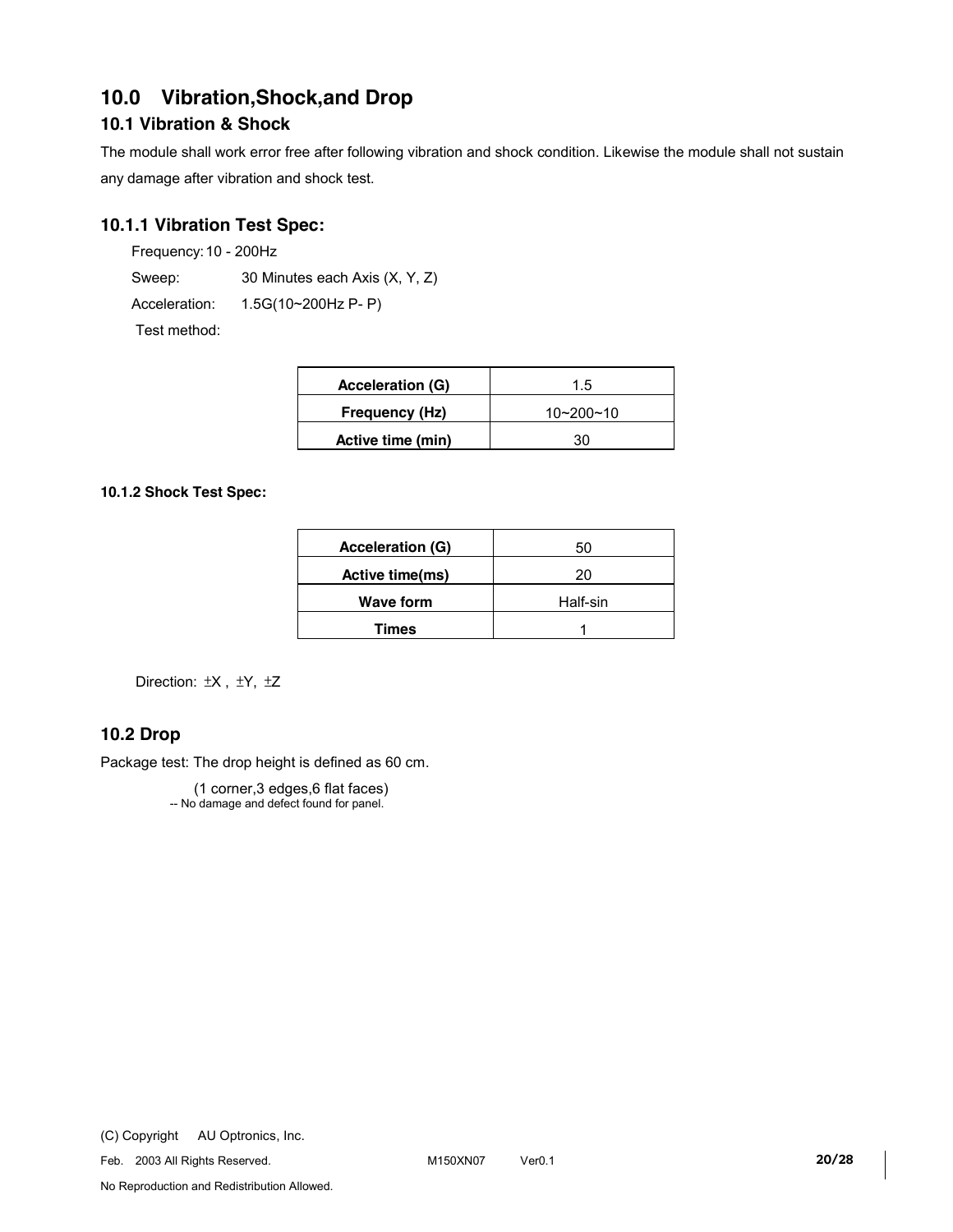# **11.0 Environment**

The display module will meet the provision of this specification during operating condition or after storage or shipment condition specified below. Operation at 10% beyond the specified range will not cause physical damage to the unit.

### **11.1 Temperature and Humidity**

### **11.1.1 Operating Conditions**

The display module operates error free, when operated under the following conditions;

| Temperature          | 0 <sup>o</sup> C to 50 <sup>o</sup> C |
|----------------------|---------------------------------------|
| Relative Humidity    | 20% to 85%                            |
| Wet Bulb Temperature | $39.0\,^{\circ}$ C                    |

### **11.1.2 Shipping Conditions**

The display module operates error free, after the following conditions; **Temperature** C to 60  $^{\circ}$ C Relative Humidity 5% to 95% Wet Bulb Temperature 39.0 $\mathrm{^0C}$ 

### **11.2 Atmospheric Pressure**

The display assembly is capable of being operated without affecting its operations over the pressure range as following specified:

|                  | <b>Pressure</b> | <b>Altitude</b>                        |
|------------------|-----------------|----------------------------------------|
| Maximum Pressure | 1040 hPa        | $0 m$ = sea level                      |
| Minimum Pressure | 601 hPa         | $3658 \text{ m} = 12,000 \text{ feet}$ |

Note: Non-operation altitude limit of this display module = 40,000 feet. = 12193 m.

### **11.3 Thermal Shock**

The display module will not sustain damage after being subjected to 100 cycles of rapid temperature change. A cycle of rapid temperature change consists of varying the temperature from -20 $\rm{^0C}$  to 60 $\rm{^0C}$ , and back again.

**Thermal shock cycle** -20 $\mathrm{^0C}$  for 30min  $60<sup>o</sup>C$  for 30min

Power is not applied during the test. After temperature cycling, the unit is placed in normal room ambient for at least 4 hours before powering on.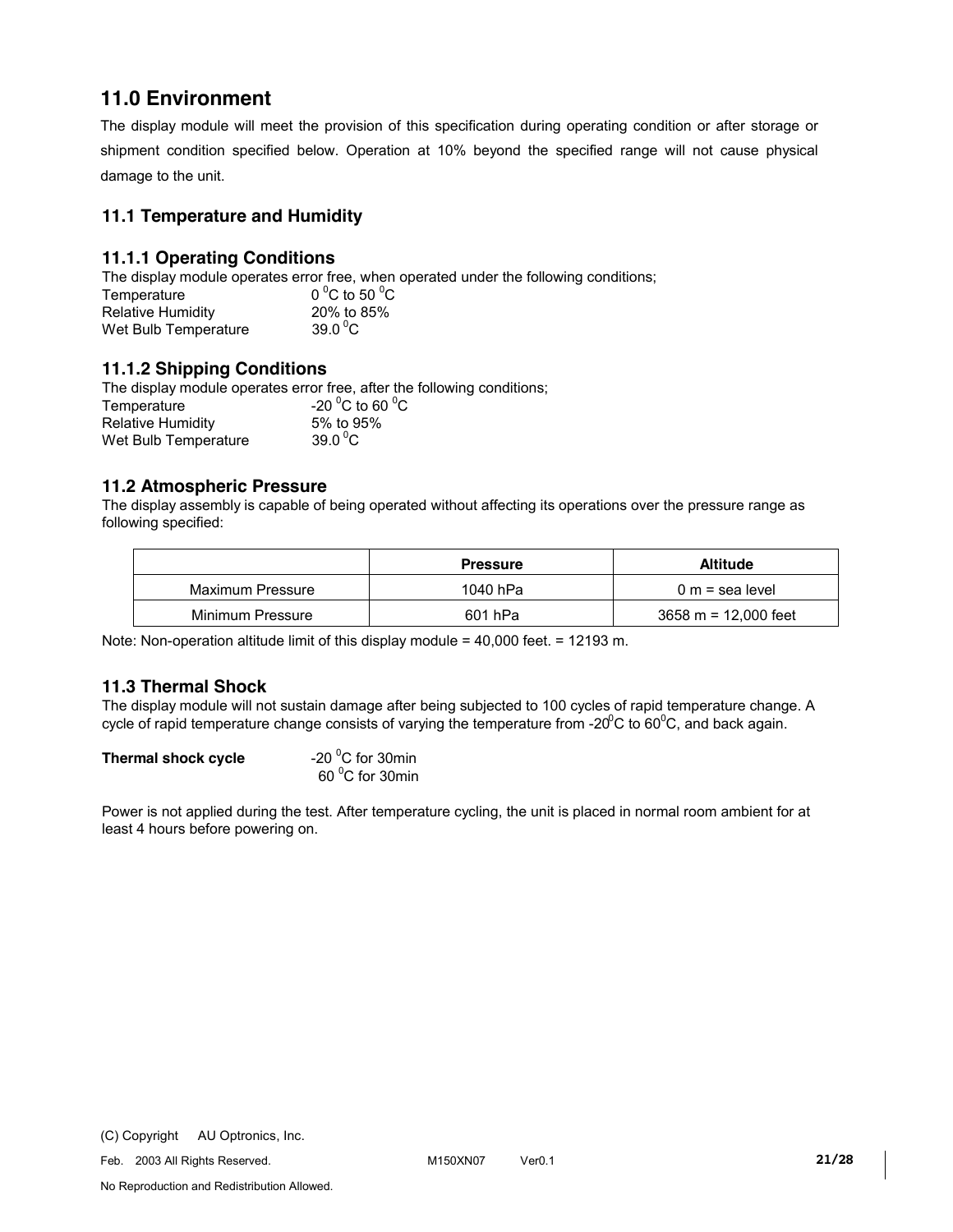# **12.0 Reliability**

This display module and the packaging of that will comply following standards.

### **12.1 Failure Criteria**

The display assembly will be considered as failing unit when it no longer meets any of the requirements stated in this specification. Only as for maximum white luminance, following criteria is applicable.

#### **Note: Maximum white Luminance shall be 75 cd/m2 or more.**

#### **12.2 Failure Rate**

The average failure rate of the display module (from first power-on cycle till 1,000 hours later) will not exceed1.0%. The average failure rate of the display module from 1,000 hours until 10,000 hours will not exceed 0.70% per 1000 hours.

### **12.2.1 Usage**

The assumed usage for the above criteria is: 220 power-on hours per month 500 power on/off cycles per month Maximum brightness setting Operation to be within office environment ( $25^{\circ}$ C typical)

### **12.2.2 Component De-rating**

All the components used in this device will be checked the load condition to meet the failure rate criteria.

### **12.3 CCFL Life**

The assumed CCFL Life will be longer than 30,000 hours under stable condition at 25 $\pm$ 5  $^0$ C; Standard current at 8.0 ±0.5 mA

Definition of life: brightness becomes 50% or less than the minimum luminance value of CCFL.

### **12.4 ON/OFF Cycle**

The display module will be capable of being operated over the following ON/OFF Cycles.

| <b>ON/OFF</b>       | Value  | Cycle                          |  |
|---------------------|--------|--------------------------------|--|
| +VDD and CCFL power | 36,000 | 10 seconds on / 10 seconds off |  |

### **13.0 Safety**

### **13.1 Sharp Edge Requirements**

There will be no sharp edges or corners on the display assembly that could cause injury.

### **13.2 Materials**

### **13.2.1 Toxicity**

There will be no carcinogenic materials used anywhere in the display module. If toxic materials are used, they will be reviewed and approved by the responsible AUO Toxicologist.

### **13.2.2 Flammability**

All components including electrical components that do not meet the flammability grade UL94-V1 in the module will complete the flammability rating exception approval process. The printed circuit board will be made from material rated 94-V1 or better. The actual UL flammability rating will be printed on the printed circuit board.

(C) Copyright AU Optronics, Inc.

Feb. 2003 All Rights Reserved. M150XN07 Ver0.1 **22/28**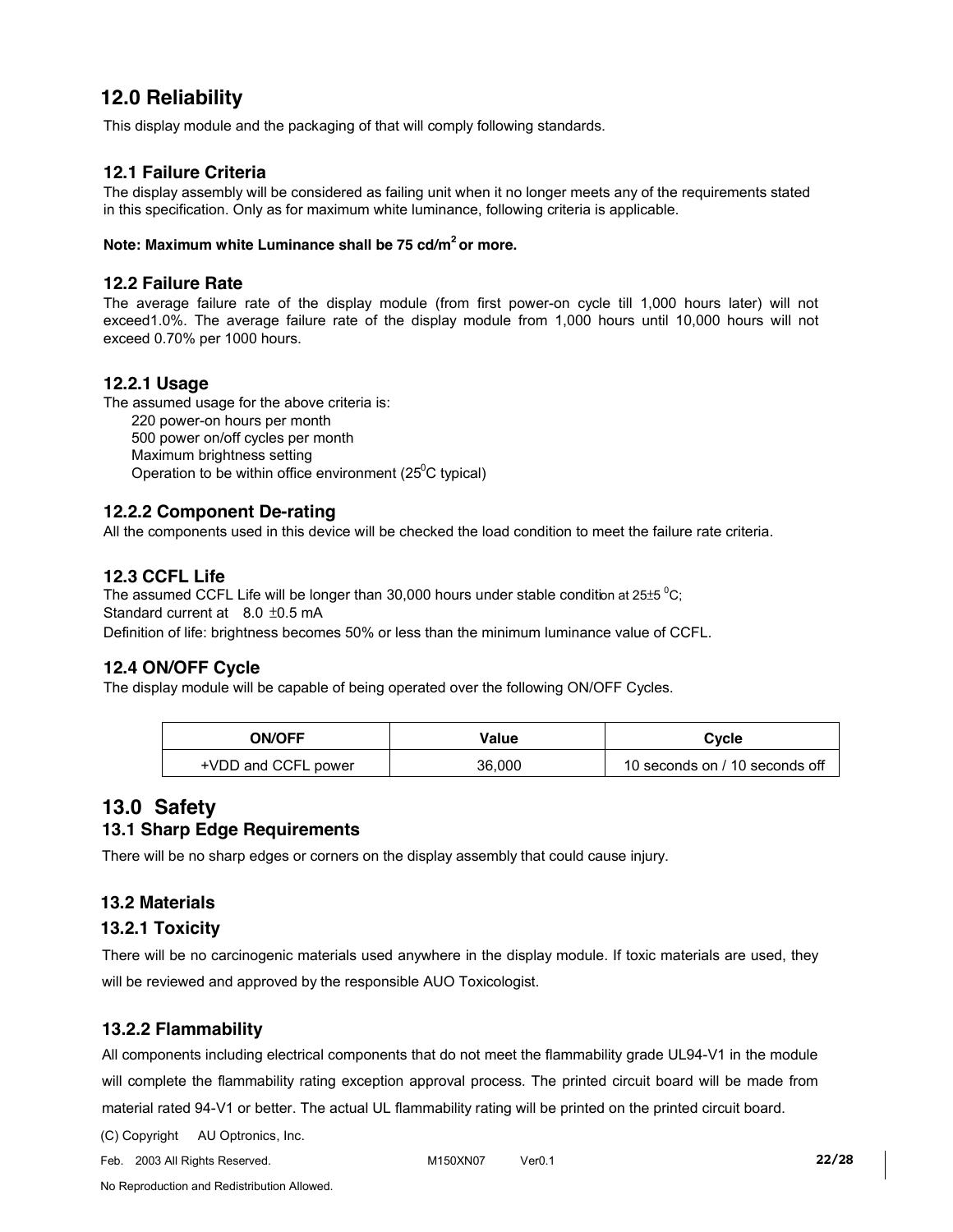# **14.0 Other requirements**

### **14.1 Smoke Free Design**

Any smoke nor strange smell shall not be observed by the operator at any single failure.

### **14.2 National Test Lab Requirement**

The display module will satisfy all requirements for compliance to the following requirement:

| UL 1950, First Edition | U.S.A. Information Technology Equipment         |
|------------------------|-------------------------------------------------|
| CSA C22.2 No.950-M89   | Canada, Information Technology Equipment        |
| <b>IEC 950</b>         | International, Information Technology Equipment |
| EN 60 950              | International, Information Processing Equipment |
|                        | (European Norm for IEC950)                      |

The construction of the display module is designed to suppress EMI. When mounted into a specified host system, the system will meet the following EMI requirement:

**FCC Part 15 Class B VCCI Class 2 CISPR 22, class B Taiwan CNS standard China CCIB standard** 

**15.0 Label** 

| THE WILLIE CONTROL AND STATES OF A STATE OF A STATE OF A STATE OF A STATE OF A STATE OF A STATE OF A STATE OF A<br>MM 1X XX X X X X X X - X X X X X | 02/09<br>Model No: M150XN07<br>WE N WHI CHANGE<br>VX<br>AU Optranies (AD Juliele) |
|-----------------------------------------------------------------------------------------------------------------------------------------------------|-----------------------------------------------------------------------------------|
| Sample: XX-X                                                                                                                                        | RA Cuarantee                                                                      |
| xxxxxxxxxxxxxxxxxxxx                                                                                                                                |                                                                                   |

Feb. 2003 All Rights Reserved. M150XN07 Ver0.1 **23/28**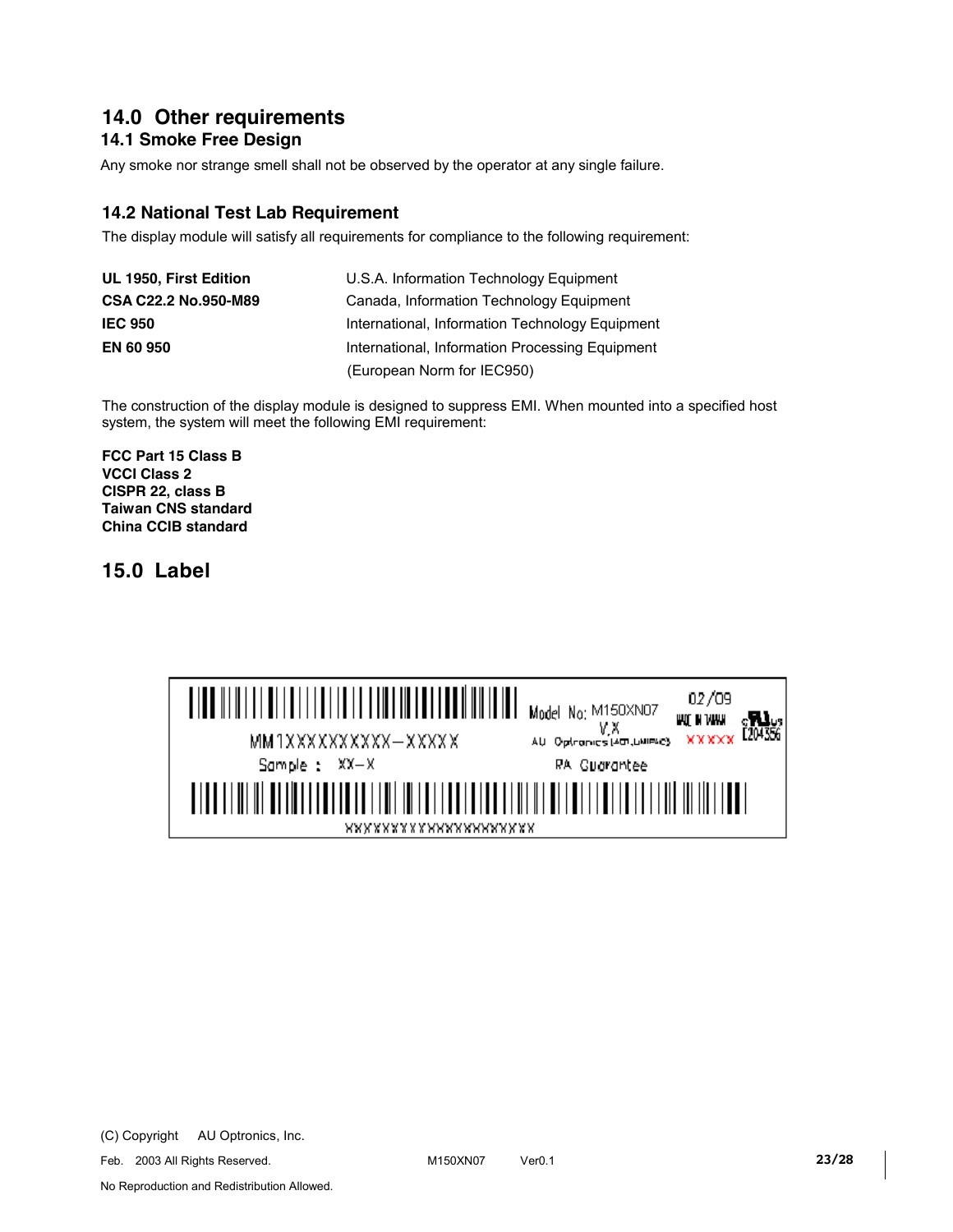# **16.0 Mechanical Characteristics**



NOTE:<br>1.THE DIMENSION EXCLUDES DEFORMATION.<br>2.TOLERANCE WITHOUT NOTICED TO BE ±0.5mm<br>3.LAMP CABLE CONNECTOR TO BE JST BHR-03VS-1.<br>5.M2 STAND-OFF TORQUE 2.0 KGF-cm MAX.<br>5.M2 STAND-OFF TORQUE 2.0 KGF-cm MAX.<br>6.TORQUE OF M3 U



(C) Copyright AU Optronics, Inc.

Feb. 2003 All Rights Reserved. M150XN07 Ver0.1 **24/28**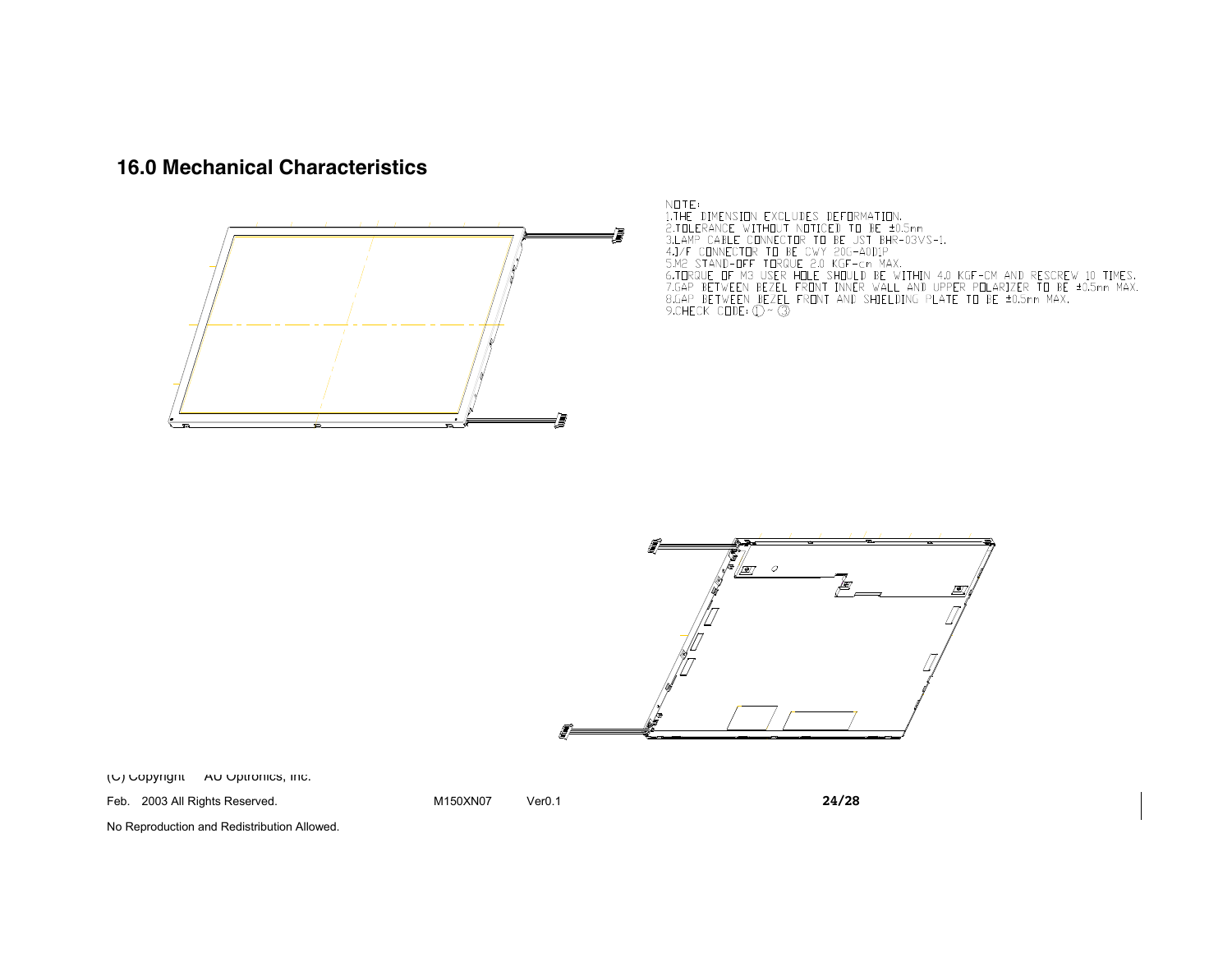